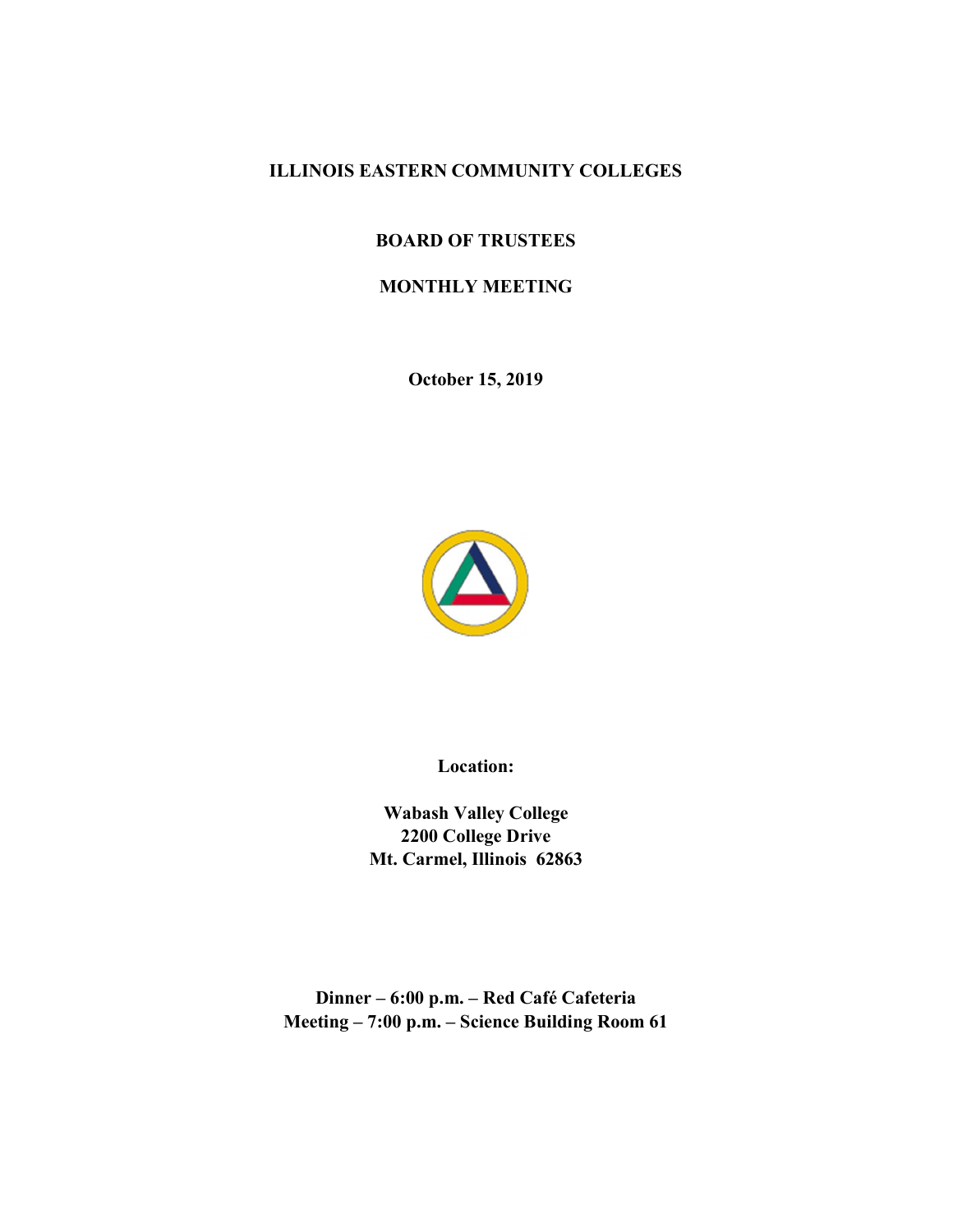The mission of Illinois Eastern Community College District 529 is to deliver exceptional education and services to improve the lives of our students and to strengthen our communities.

# Illinois Eastern Community Colleges Board Agenda

# October 15, 2019 7:00 p.m. Wabash Valley College

| 1. |                                                                                      |  |
|----|--------------------------------------------------------------------------------------|--|
| 2. |                                                                                      |  |
| 3. |                                                                                      |  |
|    | A. Visitors and Guests                                                               |  |
|    | <b>B.</b> IECEA Representative                                                       |  |
|    |                                                                                      |  |
| 4. | Public Comment                                                                       |  |
|    |                                                                                      |  |
| 5. | Reports<br>A. Trustees                                                               |  |
|    | <b>B.</b> Presidents                                                                 |  |
|    |                                                                                      |  |
|    | C. Cabinet                                                                           |  |
| 6. |                                                                                      |  |
|    | A. None                                                                              |  |
|    |                                                                                      |  |
| 7. |                                                                                      |  |
|    | A. None                                                                              |  |
|    |                                                                                      |  |
| 8. | <b>Staff Recommendations for Approval</b>                                            |  |
|    |                                                                                      |  |
|    |                                                                                      |  |
|    |                                                                                      |  |
|    | D.                                                                                   |  |
|    | Е.                                                                                   |  |
|    | F.                                                                                   |  |
|    | G.                                                                                   |  |
|    | Η.                                                                                   |  |
|    | I.                                                                                   |  |
|    | J.                                                                                   |  |
|    | K. Athletic Training Contract with Wabash General Hospital - WVCHolt                 |  |
|    | Affiliation Agreement with Market Street Medical - Medical Office Careers Holt<br>L. |  |
| 9. |                                                                                      |  |
|    | A. Gymnasium Video Board - WVC                                                       |  |
|    |                                                                                      |  |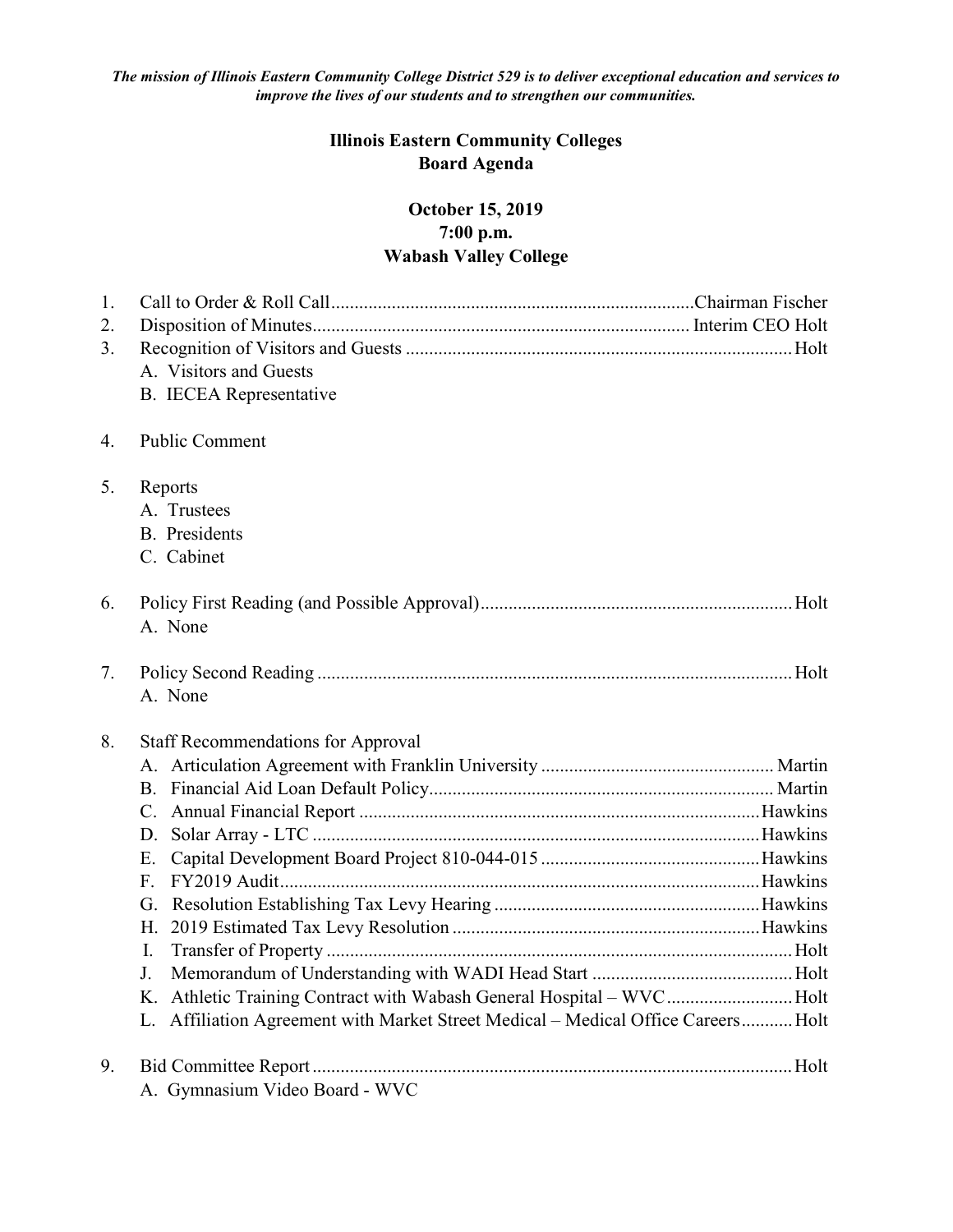| 10. District Finance                      |
|-------------------------------------------|
|                                           |
|                                           |
|                                           |
|                                           |
|                                           |
|                                           |
| 13. Approval of Executive Session Minutes |
|                                           |
|                                           |
|                                           |
|                                           |
|                                           |
|                                           |
|                                           |
|                                           |
| 17. Other Items                           |
|                                           |

18. Adjournment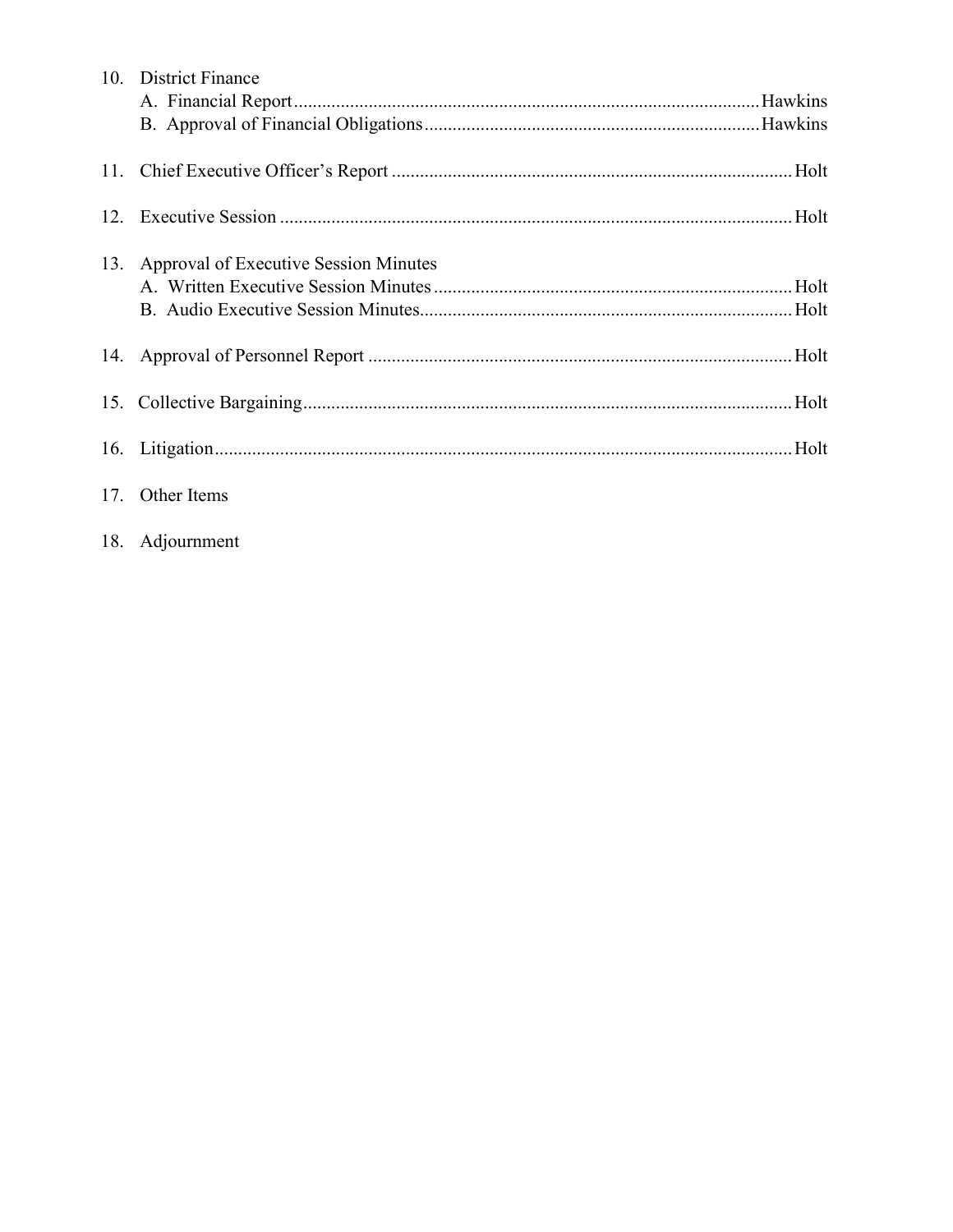Minutes of a regular meeting of the Board of Trustees of Illinois Eastern Community Colleges – Frontier Community College, Lincoln Trail College, Olney Central College, Wabash Valley College – Community College District No. 529, Counties of Richland, Clark, Clay, Crawford, Cumberland, Edwards, Hamilton, Jasper, Lawrence, Wabash, Wayne and White, and State of Illinois, held in Science Building Room 61, at Wabash Valley College, 2200 College Drive, Mt. Carmel, Illinois, in said Community College District at 7:00 o'clock P.M., on Tuesday, October 15, 2019.

AGENDA #1 – "Call to Order & Roll Call" – Chairman G. Andrew Fischer called the meeting to order at 7:00 p.m. and directed the Board Secretary, Renee Smith, to call the roll.

Roll Call: The Secretary called the roll of members present and the following trustees answered to their names as called and were found to be present: John D. Brooks, Gary Carter, Brenda K. Culver, G. Andrew Fischer, Alan Henager, James Lane. Also present was Corey Hall, student trustee. Trustees absent: Jan Ridgely. Trustee Jan Ridgely joined the meeting at 7:16 p.m. There being a quorum present, the Chair declared the Board of Trustees to be in open, public session for the transaction of business.

 (Note: In accordance with Board of Trustees Policy No. 100.4, the student trustee shall have an advisory vote, to be recorded in the Board Minutes. The advisory vote may not be counted in declaring a motion to have passed or failed.)

 Also present at this meeting, in addition to trustees: Marilyn Holt, Interim Chief Executive Officer. Jay Edgren, President of Frontier Community College. Matt Fowler, President of Wabash Valley College. Ryan Gower, President of Lincoln Trail College. Rodney Ranes, President of Olney Central College. Ryan Hawkins, Chief Financial Officer/Treasurer. Alex Cline, Director of Information & Communications Technology. Holly Martin, Chief Academic Officer. Tara Buerster, Director of Human Resources. Renee Smith, Assistant to CEO/Board Secretary.

**AGENDA #2** – "Disposition of Minutes" – Open meeting minutes as prepared for the regular meeting held September 17, 2019 were presented for disposition.

**Board Action to Approve Minutes:** Trustee James Lane made a motion to approve minutes of the foregoing meeting as prepared. Trustee Brenda Culver seconded the motion. The Chair asked trustees in favor of the motion to say "Aye" and those opposed to say "No." The voice vote was taken and the Chair declared the "Ayes" have it and the motion carried.

# AGENDA #3 – "Recognition of Visitors & Guests" –

**#3-A. Visitors & Guests:** Visitors and guests present were recognized, including staff members.

#3-B. IECEA Representative: None.

AGENDA #4 – "Public Comment" – None.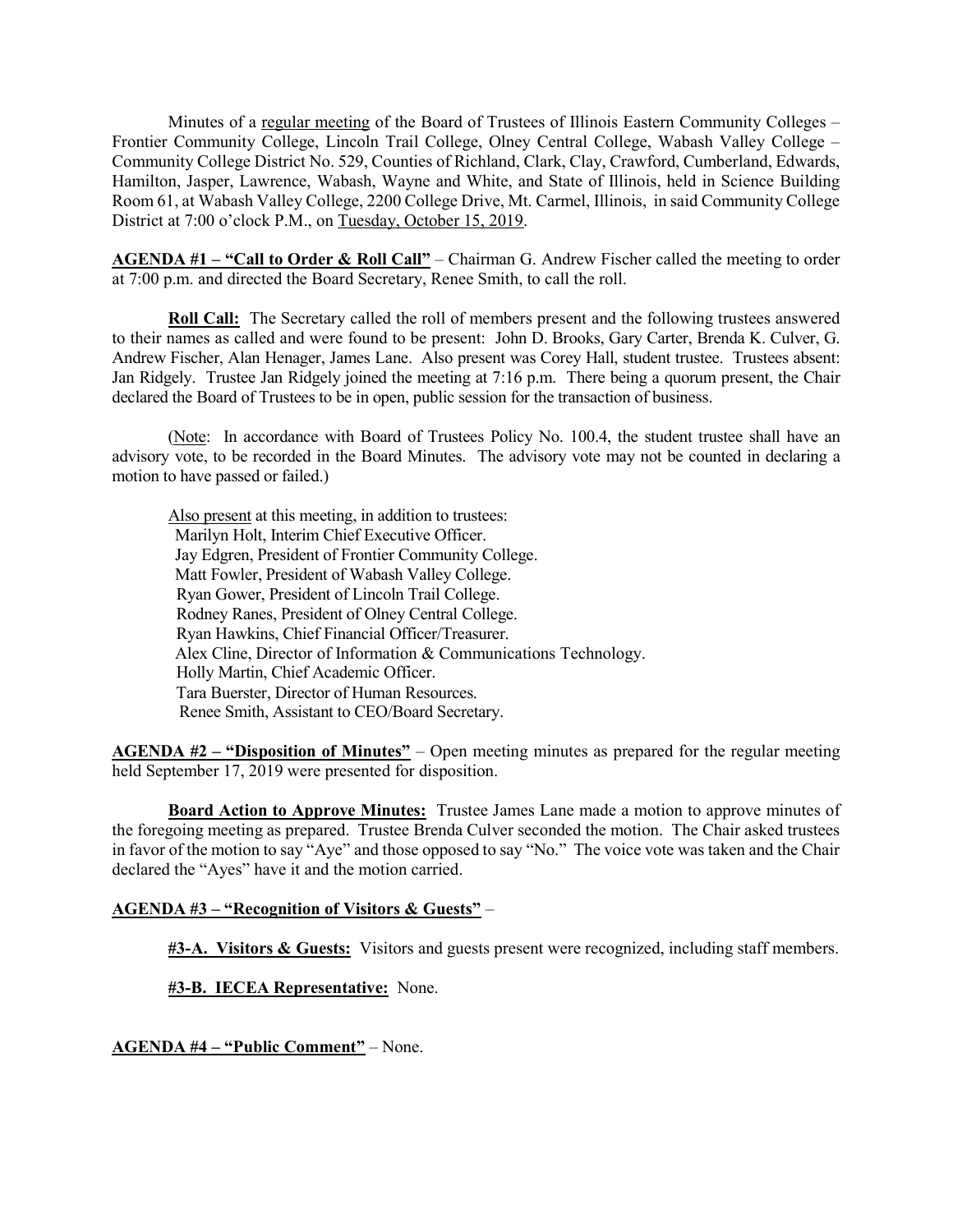### AGENDA #5 – "Reports" –

#5-A. Report from Trustees: Trustee Brenda Culver reported that a recent open house held at WRC was well received by those in attendance. Trustee Gary Carter reported that he participated in a utility project completed recently in the Fairfield area. He was pleased to learn that there were six workers, among those assisting with the project, who were graduates from various IECC programs.

#5-B. Report from Presidents: Electronic reports were presented from each of the colleges.

**#5-C. Report from Cabinet:** None.

## AGENDA #6 – "Policy First Reading (and Possible Approval)" – None.

AGENDA #7– "Policy Second Readings" – None.

AGENDA #8 – "Staff Recommendations for Approval" – The following staff recommendations were presented for approval.

#8-A. Articulation Agreement with Franklin University: Franklin University has proposed the renewal of the current articulation agreement with Franklin University. This agreement would guarantee acceptance of IECC graduates with an Associate in Arts, Associate in Science, or Associate of Applied Science degree. Transfer student from IECC, upon acceptance would have junior standing at Franklin University. The CEO recommended approval of the agreement.

**Board Action:** Trustee Brenda Culver made a motion to approve the renewal of the articulation agreement with Franklin University as presented. Student Trustee Corey Hall seconded the motion and on a recorded roll call vote ordered by the Chair the following trustees voted yea: John Brooks, Gary Carter, Brenda Culver, Andrew Fischer, Al Henager, James Lane. Student advisory vote: Yea. Trustees voting nay: None. Trustees absent: Jan Ridgely. The motion having received 6 yea votes and 0 nay votes, the Chair declared the motion carried.

**#8-B. Financial Aid Loan Default Policy:** The current catalog policy prevents registration for students in loan default. The revised policy will benefit students and the District. The following revised policy was recommended:

### Students in Loan Default

Students who have planning to enroll at IECC in a defaulted status on a student loan will not be allowed permitted to register for classes at IECC colleges. use FAFSA-related assistance or veteran's education benefits. Any student who has fulfilled repayment requirements must provide documentation. Students can locate information about the defaulted loan and its servicer at nslds.ed.gov. IECC recommends that students contact their servicer immediately to begin rehabilitating the loan. For assistance, see the Financial Aid Office.

 Board Action: Trustee James Lane made a motion to approve the revised catalog policy on Financial Aid Loan Default. Trustee Al Henager seconded the motion and on a recorded roll call vote ordered by the Chair the following trustees voted yea: John Brooks, Gary Carter, Brenda Culver, Andrew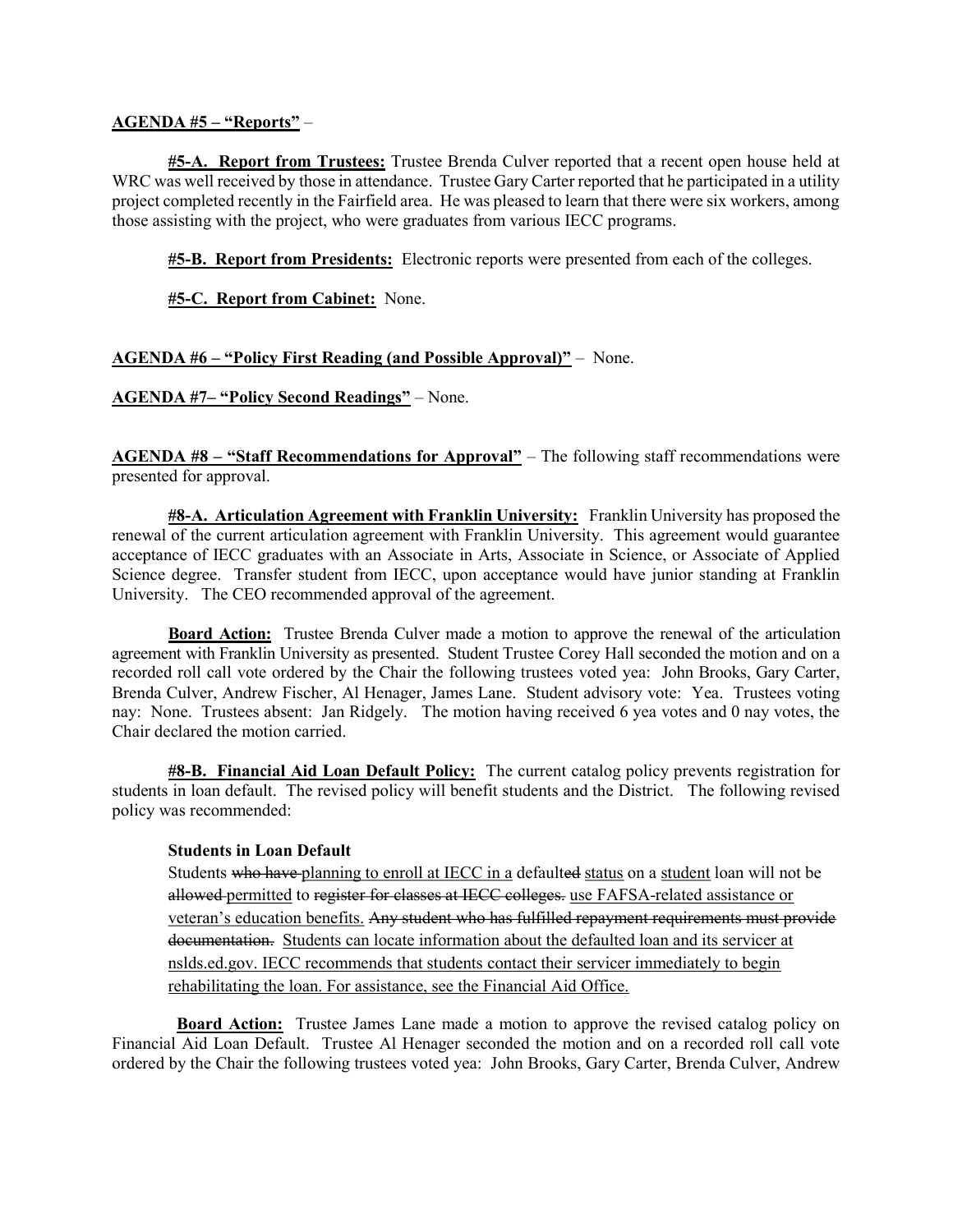Fischer, Al Henager, James Lane. Student advisory vote: Yea. Trustees voting nay: None. Trustees absent: Jan Ridgely. The motion having received 6 yea votes and 0 nay votes, the Chair declared the motion carried.

Trustee Jan Ridgely joined the meeting at 7:16 p.m.

#8-C. Annual Financial Report: Pursuant to Section 3.22.2 of the Public Community College Act, each district is required to annually publish a financial report prior to November 15, in a newspaper of general circulation in the district. A copy of this publication must be filed with the Illinois Community College Board by December 1. The CEO recommended approval of the following Annual Financial Report so that it may be published locally and filed with ICCB.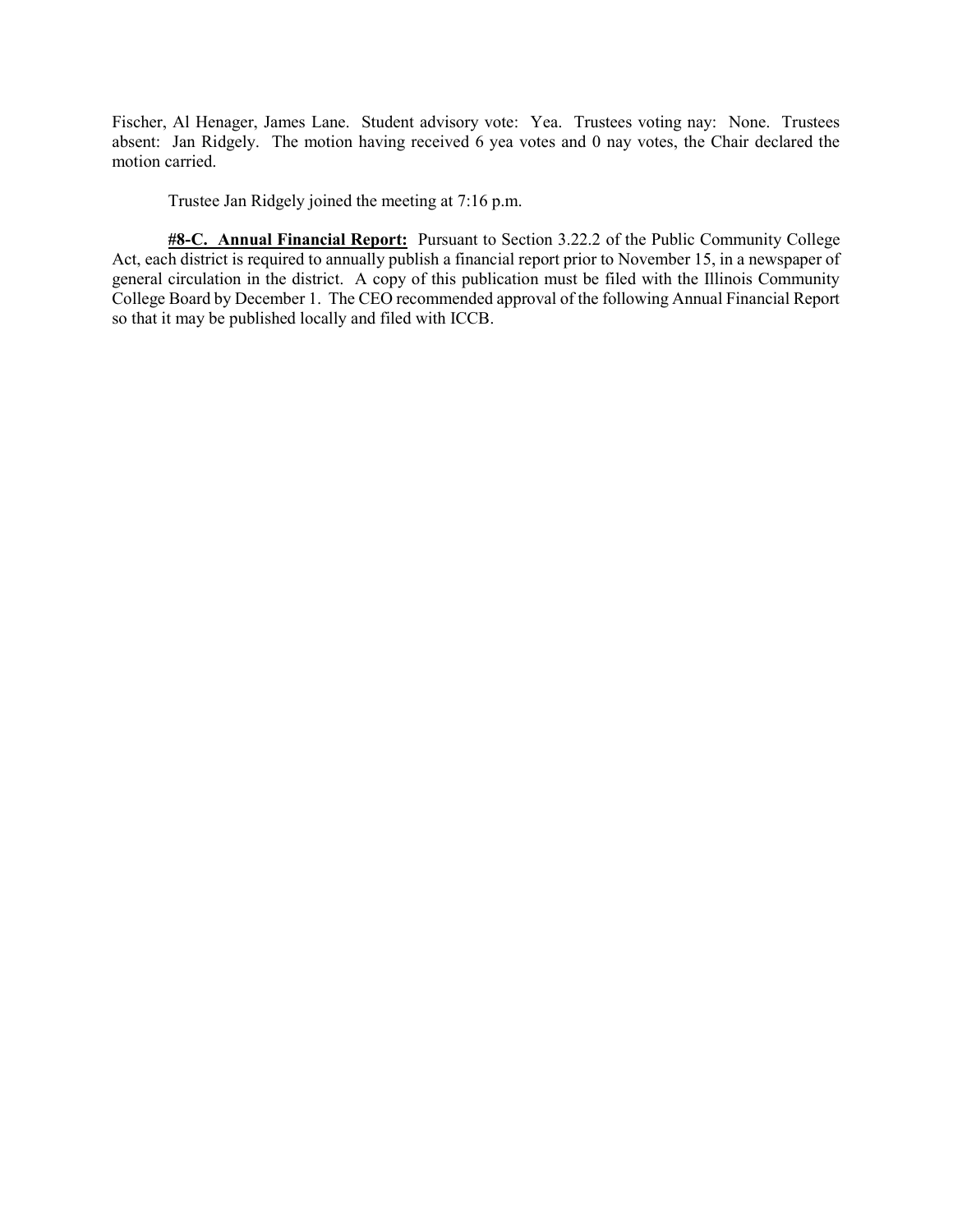#### ILLINOIS EASTERN COMMUNITY COLLEGES DISTRICT NO. 529

#### ANNUAL FINANCIAL REPORT

#### For the Fiscal Year Ended June 30, 2019

|                                                                                                                                                                                 | ILLINOIS EASTERN COMMUNITY COLLEGES DISTRICT NO. 529 |            |         |  |
|---------------------------------------------------------------------------------------------------------------------------------------------------------------------------------|------------------------------------------------------|------------|---------|--|
|                                                                                                                                                                                 | ANNUAL FINANCIAL REPORT                              |            |         |  |
|                                                                                                                                                                                 | For the Fiscal Year Ended June 30, 2019              |            |         |  |
| Community College District No. 529 Counties of Clark, Clay, Crawford, Cumberland, Edwards, Hamilton, Jasper, Lawrence, Richland, Wabash,<br>Wayne, and White, State of Illinois |                                                      |            |         |  |
|                                                                                                                                                                                 |                                                      |            |         |  |
| <b>Total District Assessed Valuation:</b>                                                                                                                                       | \$1,582,255,359                                      |            |         |  |
|                                                                                                                                                                                 |                                                      |            |         |  |
| <b>Total District Bonded Debt:</b>                                                                                                                                              | 4,855,000<br>\$                                      |            |         |  |
| Tax Revenues:                                                                                                                                                                   |                                                      | Extensions | Rates   |  |
| <b>Education Fund</b>                                                                                                                                                           | \$                                                   | 2,768,946  | 0.00175 |  |
| Operations and Maintenance Fund                                                                                                                                                 | \$                                                   | 1,186,693  | 0.00075 |  |
| Bond and Interest Fund                                                                                                                                                          | \$                                                   | 2,135,244  | 0.00135 |  |
|                                                                                                                                                                                 | \$                                                   | 784,999    | 0.00049 |  |
| Liability, Protection, and Settlement Fund<br><b>Audit Fund</b>                                                                                                                 | \$                                                   | 79,114     | 0.00005 |  |
|                                                                                                                                                                                 |                                                      |            |         |  |

#### STATEMENT OF REVENUE AND EXPENDITURES For the Fiscal Year Ended 2019

| Community College District No. 529 Counties of Clark, Clay, Crawford, Cumberland, Edwards, Hamilton, Jasper, Lawrence, Richland, Wabash,<br>Wayne, and White, State of Illinois<br>Total District Assessed Valuation:<br><b>Total District Bonded Debt:</b><br>Tax Revenues:<br><b>Education Fund</b><br>Operations and Maintenance Fund<br>Bond and Interest Fund<br>Liability, Protection, and Settlement Fund<br><b>Audit Fund</b> | \$                                                                      | \$1,582,255,359<br>4,855,000           | Extensions<br>\$<br>2,768,946<br>\$<br>1,186,693<br>\$<br>2,135,244 | Rates                                               |                                                      |
|---------------------------------------------------------------------------------------------------------------------------------------------------------------------------------------------------------------------------------------------------------------------------------------------------------------------------------------------------------------------------------------------------------------------------------------|-------------------------------------------------------------------------|----------------------------------------|---------------------------------------------------------------------|-----------------------------------------------------|------------------------------------------------------|
|                                                                                                                                                                                                                                                                                                                                                                                                                                       |                                                                         |                                        |                                                                     |                                                     |                                                      |
|                                                                                                                                                                                                                                                                                                                                                                                                                                       |                                                                         |                                        |                                                                     |                                                     |                                                      |
|                                                                                                                                                                                                                                                                                                                                                                                                                                       |                                                                         |                                        |                                                                     |                                                     |                                                      |
|                                                                                                                                                                                                                                                                                                                                                                                                                                       |                                                                         |                                        | \$<br>784,999<br>\$<br>79,114                                       | 0.00175<br>0.00075<br>0.00135<br>0.00049<br>0.00005 |                                                      |
|                                                                                                                                                                                                                                                                                                                                                                                                                                       | STATEMENT OF REVENUE AND EXPENDITURES<br>For the Fiscal Year Ended 2019 |                                        |                                                                     |                                                     |                                                      |
|                                                                                                                                                                                                                                                                                                                                                                                                                                       |                                                                         | Education                              | Operations &<br>Maintenance                                         | Debt<br>Service                                     | Other                                                |
| REVENUE BY SOURCE                                                                                                                                                                                                                                                                                                                                                                                                                     |                                                                         | <b>Fund</b>                            | Fund                                                                | <b>Fund</b>                                         | <b>Tax Funds</b>                                     |
| Local Government                                                                                                                                                                                                                                                                                                                                                                                                                      | \$                                                                      | 3, 171, 401                            | 1,359,177<br>\$                                                     | \$<br>2, 137, 294                                   | \$<br>838,112                                        |
| <b>State Government</b>                                                                                                                                                                                                                                                                                                                                                                                                               |                                                                         | 12, 182, 110                           | 1,313                                                               |                                                     | 21,437                                               |
| <b>Federal Government</b><br><b>Student Tuition and Fees</b>                                                                                                                                                                                                                                                                                                                                                                          |                                                                         | $\overline{\phantom{a}}$<br>12,504,568 | $\overline{\phantom{a}}$<br>1,426,230                               | $\overline{\phantom{a}}$                            | $\overline{\phantom{a}}$<br>$\overline{\phantom{a}}$ |
| <b>Other Sources</b>                                                                                                                                                                                                                                                                                                                                                                                                                  |                                                                         | 443,251                                | 206,419                                                             | 11,843                                              | 32,476                                               |
| TOTAL REVENUE                                                                                                                                                                                                                                                                                                                                                                                                                         |                                                                         | 28,301,330                             | 2,993,139                                                           | 2, 149, 137                                         | 892,025                                              |
| <b>EXPENDITURES BY PROGRAM</b>                                                                                                                                                                                                                                                                                                                                                                                                        |                                                                         |                                        |                                                                     |                                                     |                                                      |
|                                                                                                                                                                                                                                                                                                                                                                                                                                       |                                                                         |                                        |                                                                     |                                                     |                                                      |
| Instruction<br>Academic Support                                                                                                                                                                                                                                                                                                                                                                                                       |                                                                         | 12,029,795<br>478,659                  |                                                                     |                                                     |                                                      |
| <b>Student Services</b>                                                                                                                                                                                                                                                                                                                                                                                                               |                                                                         | 1,731,231                              |                                                                     |                                                     |                                                      |
| <b>Public Services</b>                                                                                                                                                                                                                                                                                                                                                                                                                |                                                                         | 14,051                                 |                                                                     |                                                     |                                                      |
| <b>Auxiliary Enterprises</b>                                                                                                                                                                                                                                                                                                                                                                                                          |                                                                         | 65                                     |                                                                     |                                                     |                                                      |
| Operation and Maintenance of Plant                                                                                                                                                                                                                                                                                                                                                                                                    |                                                                         | 58,849                                 | 2,940,937                                                           |                                                     | 145,187                                              |
| Institutional Support<br>Scholarships, Student Grants, and Waivers                                                                                                                                                                                                                                                                                                                                                                    |                                                                         | 6,004,589<br>6,579,641                 | 31,266                                                              | 2,143,638                                           | 1,075,947                                            |
| TOTAL EXPENDITURES                                                                                                                                                                                                                                                                                                                                                                                                                    |                                                                         | 26,896,880                             | 2,972,203                                                           | 2,143,638                                           | 1,221,134                                            |
| OTHER FINANCING USES: Operating Transfers-In / (Out)                                                                                                                                                                                                                                                                                                                                                                                  |                                                                         | (1,464,202)                            | 5,000                                                               | $\overline{\phantom{a}}$                            | 300,000                                              |
| Excess (or Deficiency) of Revenue over                                                                                                                                                                                                                                                                                                                                                                                                |                                                                         |                                        |                                                                     |                                                     |                                                      |
| Expenditures and Other Financing Uses                                                                                                                                                                                                                                                                                                                                                                                                 |                                                                         | (59, 752)                              | 25,936                                                              | 5,499                                               | (29, 109)                                            |
| FUND BALANCE (Deficit), July 1, 2018                                                                                                                                                                                                                                                                                                                                                                                                  |                                                                         | 8,540,926                              | 2,908,167                                                           | 402,121                                             | 1,449,706                                            |
| FUND BALANCE (Deficit), June 30, 2019                                                                                                                                                                                                                                                                                                                                                                                                 | - \$                                                                    | 8,481,174                              | 2,934,103<br>\$                                                     | \$<br>407,620                                       | 1,420,597<br>\$                                      |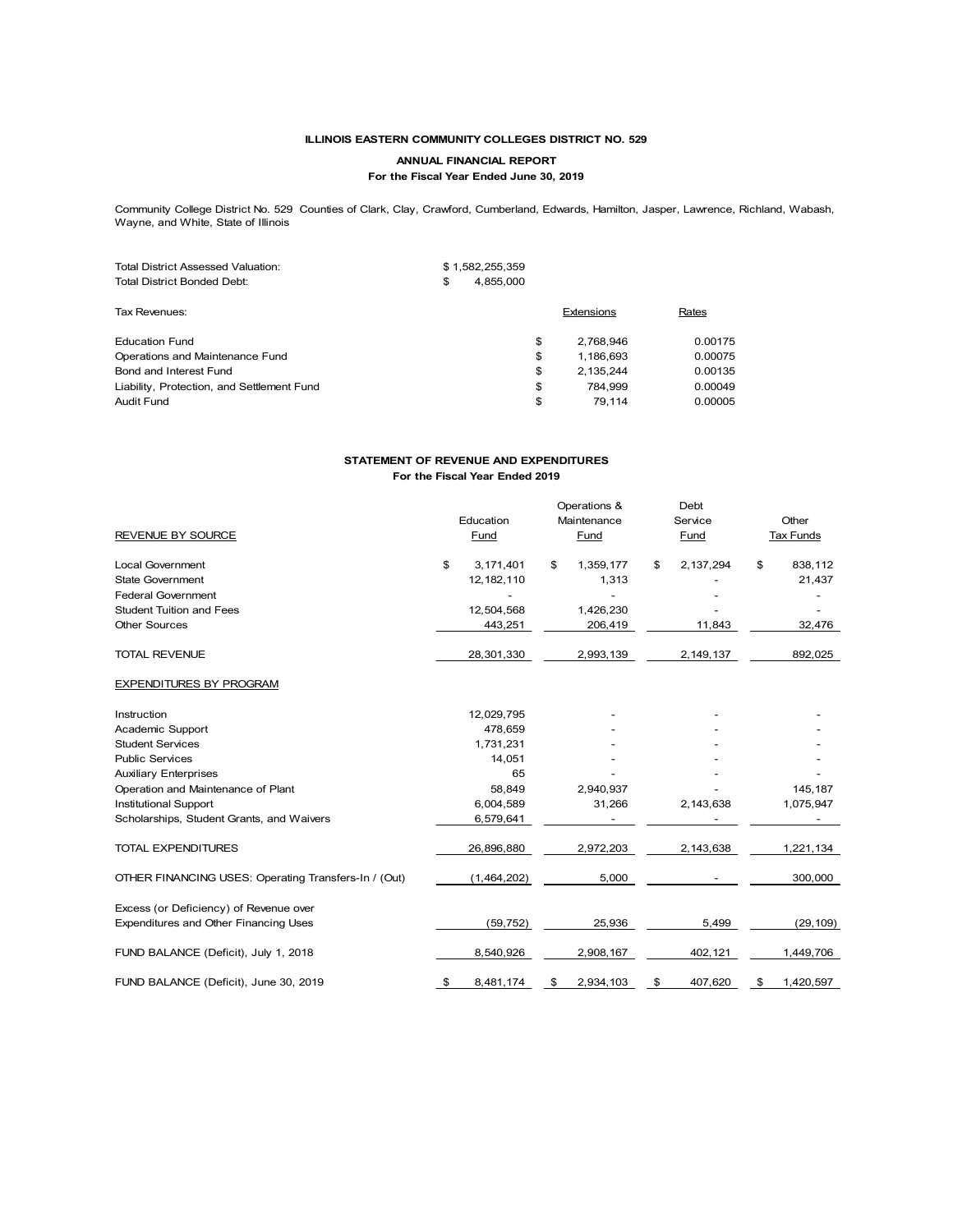Illinois Eastern Community Colleges offers a wide variety of educational opportunities.

Frontier Community College, Lincoln Trail College, Olney Central College and Wabash Valley College offer degrees in Associate in Arts, Associate in Science, Associate in Science and Arts, Associate in General Studies, Associate Degree Nursing, Certificate in General Studies and Certificates in (9) nine Vocational Skills areas and GECC Credential.

In addition, Frontier Community College offers (21) twenty-one Certificates in Career and Technical Education and (10) ten Associate in Applied Science degrees. Frontier delivers the above offerings to (5) five of the Counties of Illinois Eastern Community College District No. 529.

Lincoln Trail College offers (20) twenty Certificates in Career and Technical Education and (9) nine Associate in Applied Science Degrees in Career and Technical Education.

Olney Central College offers (28) twenty-eight Certificates in Career and Technical Education and (13) thirteen Associate in Applied Science Degrees in Career and Technical Education.

Wabash Valley College offers (34) thirty-four Certificates in Career and Technical Education and (18) eighteen Associate in Applied Science Degrees in Career and Technical Education.

Annual Enrollment Data by Semester, including Summer Term:

Headcount: 26,231 Full-time Equivalent: 3,701<br>Staff Data: Full-time 275 Part-time: 758 Staff Data: Full-time 275

All accounts of said Illinois Eastern Community College District No. 529 were audited by Clifton Larson Allen, LLP, Certified Public Accountants, for the fiscal year July 1, 2018 through June 30, 2019.

Dated at Olney, Illinois, this 15th day of October 2019.

Chairman, Board of Trustees:

G. Andrew Fischer

Secretary, Board of Trustees:

Renee Smith

Treasurer, Board of Trustees:

Ryan Hawkins

It is the policy of the Board of Trustees of Illinois Eastern Community Colleges not to discriminate on the basis of race, color, religion, sex, age, disability, or national origin. Illinois Eastern Community Colleges operates pursuant to all applicable laws relating to the Americans with Disabilities Act, PL 101-336. Inquiries regarding compliance with the policy may be directed to:

Equal Opportunity Officers:

Bonnie Chaplin, IECC District Office, Olney, IL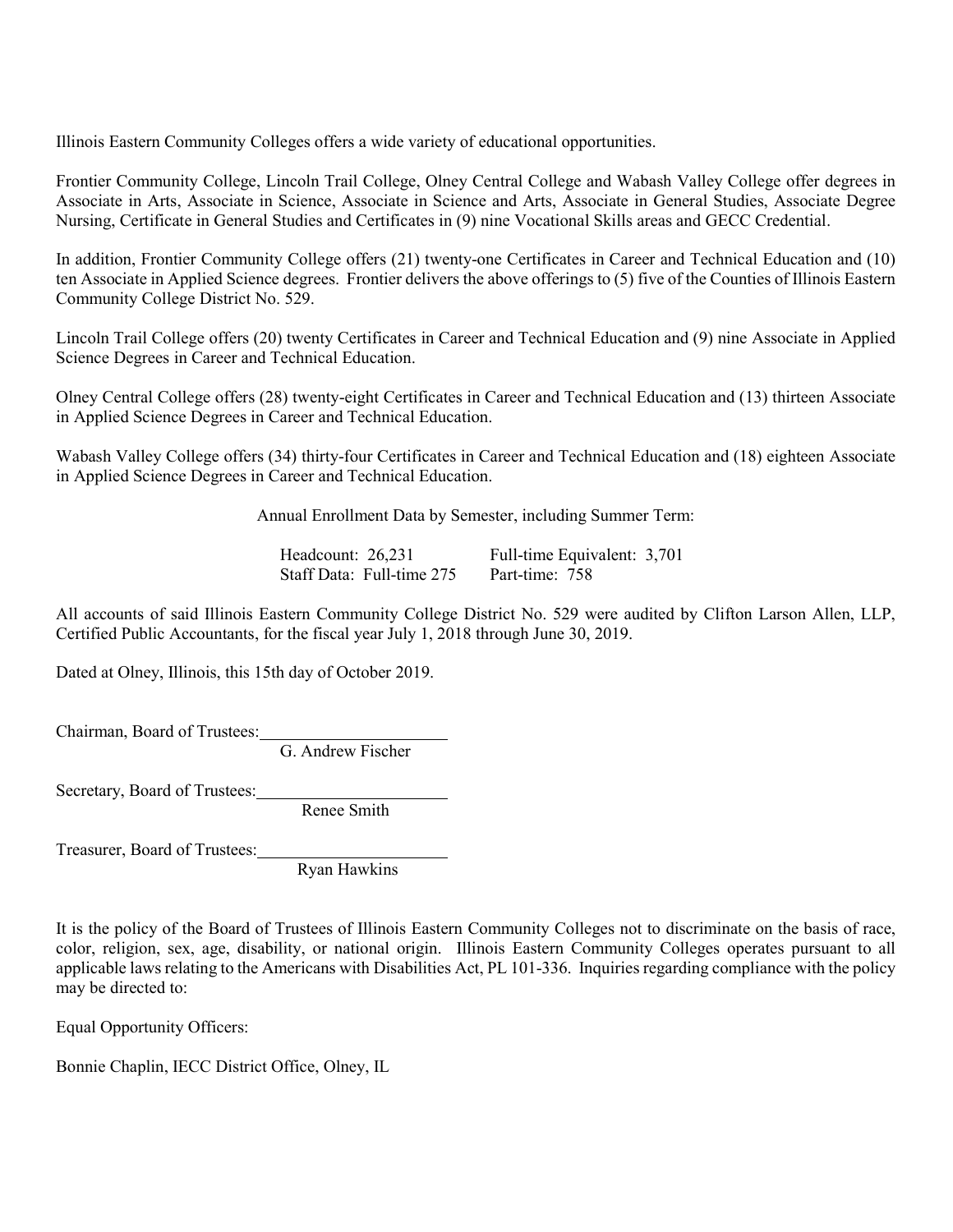Paul Bruinsma, Frontier Community College, Fairfield, IL Brent Todd, Lincoln Trail College, Robinson, IL Andrea Pampe, Olney Central College, Olney, IL Katie Hinderliter, Wabash Valley College, Mt. Carmel, IL

> Board Action: Trustee Brenda Culver made a motion to approve the Annual Financial Report for the Fiscal Year ended June 30, 2019. Student Trustee Corey Hall seconded the motion and on a recorded roll call vote ordered by the Chair the following trustees voted yea: John Brooks, Gary Carter, Brenda Culver, Andrew Fischer, Al Henager, James Lane, Jan Ridgely. Student advisory vote: Yea. Trustees voting nay: None. Trustees absent: None. The motion having received 7 yea votes and 0 nay votes, the Chair declared the motion carried.

> $\frac{\text{#8-D. Solar Array} - \text{LTC:}}{m}$  Mr. Hawkins and Dr. Gower reviewed information covered by a project management agreement for construction of a solar array at Lincoln Trail College. The structure is projected to include approximately 2,100 panels capable of producing 45% of the current power consumption of the college. The CEO recommended approval of the solar array project management agreement as presented in full in the agenda.

> **Board Action:** Trustee John Brooks made a motion to approve the project management agreement for construction of a solar array at LTC as presented. Trustee Brenda Culver seconded the motion and on a recorded roll call vote ordered by the Chair the following trustees voted yea: John Brooks, Gary Carter, Brenda Culver, Andrew Fischer, Al Henager, James Lane, Jan Ridgely. Student advisory vote: Yea. Trustees voting nay: None. Trustees absent: None. The motion having received 7 yea votes and 0 nay votes, the Chair declared the motion carried.

> #8-E. Capital Development Board Project 810-044-015: IECC received notice from the Illinois Capital Development Board (CDB) that a release of funds had been authorized to the District. The total received will be \$225,000 and will be applied towards installing a transformer above ground at Wabash Valley College. The CDB has requested IECC complete a Trust Agreement for the local share of this project. The CEO recommended approval of the following Trust Agreement with First National Bank in Olney and authorization of the local funding for this project.

### TRUST AGREEMENT

This Agreement is made and entered into by and between Illinois Eastern Community Colleges - Wabash Valley College whose address is 2200 College Drive, Mt. Carmel, IL 62863-2699 hereinafter called the Using Educational Agency, and a First National Bank in Olney whose address is 101 E Main Street, Olney, IL 62450 hereinafter called Bank.

### **WITNESSETH**

WHEREAS the USING EDUCATIONAL AGENCY is required by law to pay a contribution to that certain project, known as Capital Development Board project number CDB project # (810-044-015), in the amount of seventy-five thousand dollars; and

WHEREAS, the USING EDUCATIONAL AGENCY may elect to deposit the contribution under a Trust Agreement, with an Illinois Bank of the Using Educational Agency's choice, pursuant to 71 Illinois Administrative Code 30.110, as amended October 1, 1984.

NOW THEREFORE, the parties do hereby agree: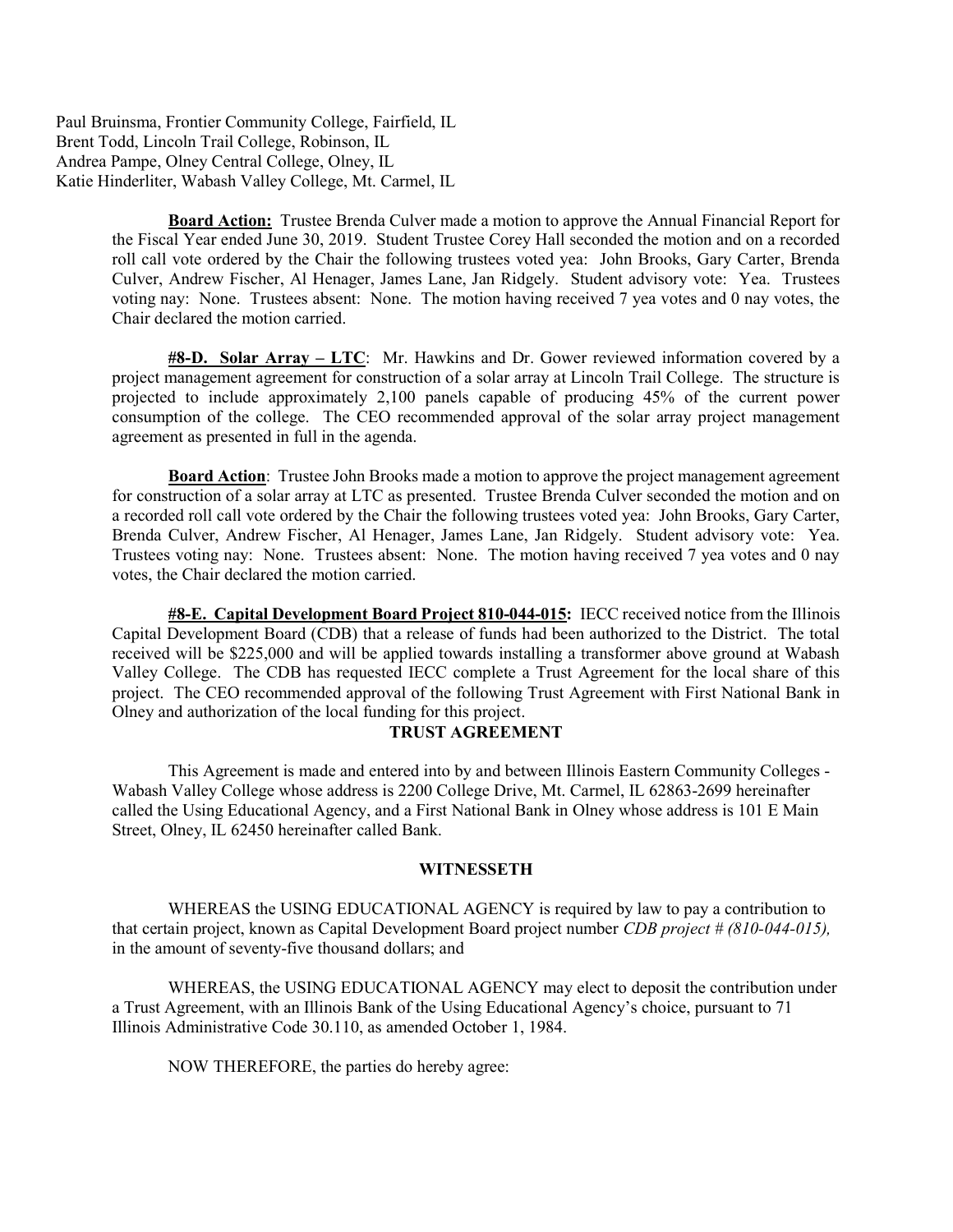1. That the USING EDUCATIONAL AGENCY does simultaneously with execution hereof deposit with Bank funds totaling seventy-five thousand dollars (\$75,000).

2. That the funds so deposited with the Bank shall be described as the "contribution" and shall be held by the Bank in trust according to the terms of this agreement.

3. That the USING EDUCATIONAL AGENCY shall receive any interest thereon.

4. That earnings on the trust corpus shall be paid by the BANK to the USING EDUCATIONAL AGENCY not less frequently than quarterly.

5. That the Executive Director (in his or her official capacity) or the Administrator of Fiscal Management (in his or her official capacity) of the Capital Development Board are the only persons authorized to direct the BANK to make payment out of the trust, other than payment of earnings to the USING EDUCATIONAL AGENCY in accordance with Section 4 hereof.

6. The right of the Executive Director or the Administrator of Fiscal Management of the Capital Development Board to direct payment is restricted in that any such funds so directed shall be made payable only to: "The Order of State Treasurer of Illinois, Capital Development Board, Contributory Trust Fund".

7. That the BANK shall pay such funds within two (2) working days upon the receipt of the written direction of the Executive Director or the Administrator of Fiscal Management of the Capital Development Board, and that any agreement between the BANK and the USING EDUCATIONAL AGENCY, shall, in no way, affect the duty of the BANK to so pay upon demand.

8. That the BANK, as Trustee, shall invest in securities of the type utilized to collateralize deposits by the Treasurer of the State of Illinois, or time deposits, open accounts, certificates of deposit, savings accounts or enter into a re-purchase agreement; however, all time deposits, open accounts, certificates of deposit, savings accounts shall be covered by a pledge of securities to cover the difference between the FDIC insurance and the total unsecured amount (of the type listed in Paragraph 2, below) on deposit with the depositor bank of the Trustee Bank. A "safekeeping receipt" for such deposits shall be submitted to the USING EDUCATIONAL AGENCY covering the securities pledged, and a certified statement to the effect that all monies invested have been adequately protected, shall be submitted to CDB by the BANK. Should the re-purchase agreement cover securities other than those listed in Paragraph 2 of this Section, such agreements shall also be subject to the pledge of securities provision as described in this Section. The term "securities of the type utilized to collateralize deposits by the Treasurer of the State of Illinois" means: direct obligations of the United States Government; general obligations of the State of Illinois; notes, bonds, debentures or participation certificates of the Federal Mortgage Association, Federal Intermediate Credit Bank, Federal Home Loan Bank, Federal Land Bank, Illinois Building Authority, Illinois Toll Highway Commission of Illinois State Toll Highway Authority; Public Housing Authority Notes; obligations of the Export-Import Bank of Washington, D.C.; general obligations municipal bonds (including school districts) within the State of Illinois rated "A" or better by Moodys; and Farmers Home Administration Insured Notes provided such notes are quoted and are non-amortized.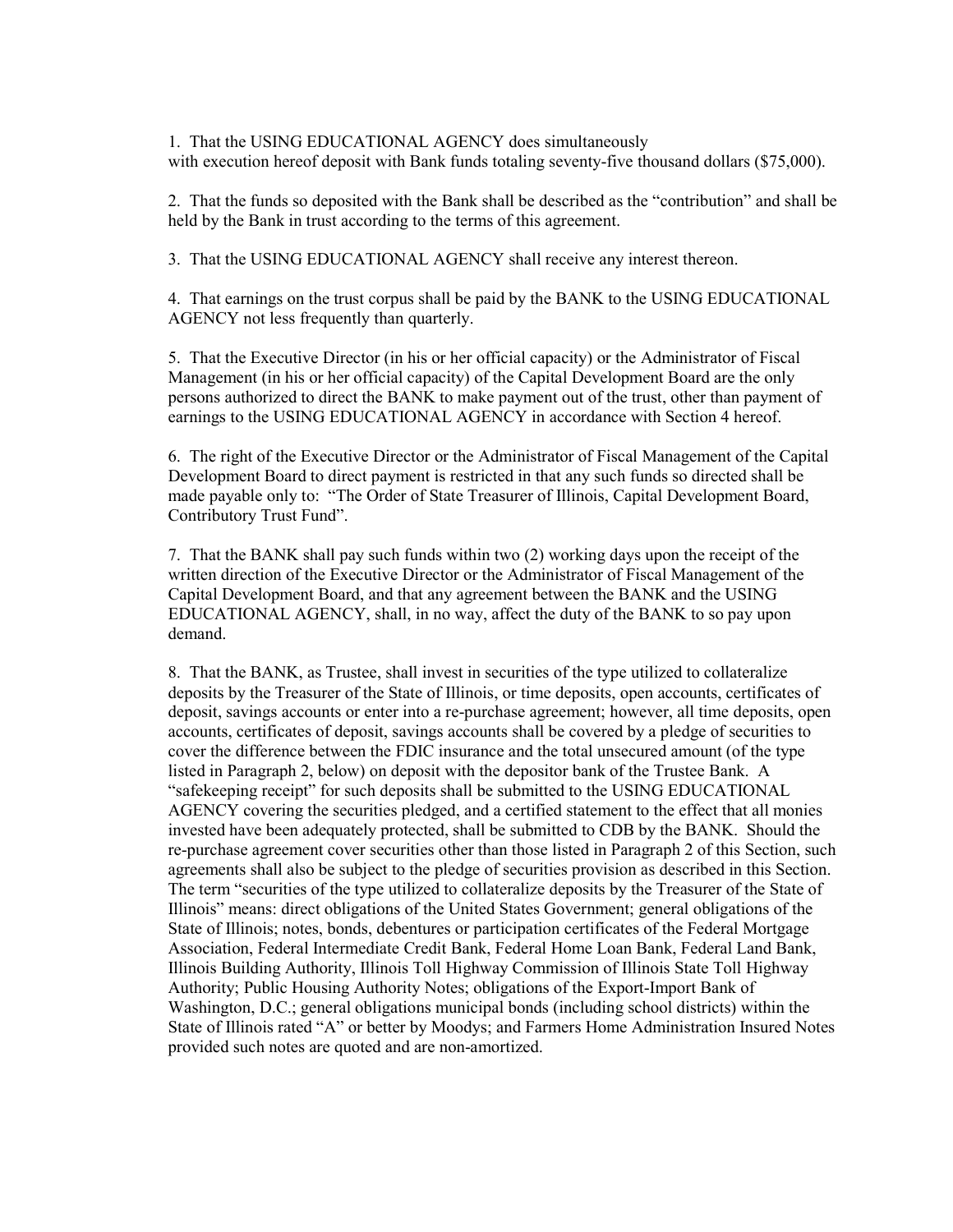9. That the USING EDUCATIONAL AGENCY shall be responsible for obtaining the written execution of the Trust Agreement by the BANK. Any costs or service fees of the BANK shall be borne by the USING EDUCATIONAL AGENCY.

10. That when the total amount of the contribution has been paid from the account in accordance with the directions of the Executive Director or the Administrator of Fiscal Management of the Capital Development Board, this Agreement shall be terminated and any accumulated interest or earnings thereon shall be paid over to the Using Educational Agency.

**Board Action:** Trustee Gary Carter made a motion to approve the Trust Agreement with First National Bank in Olney to authorize the local funding for the Capital Development Board Project 810-044- 015. Trustee Al Henager seconded the motion and on a recorded roll call vote ordered by the Chair the following trustees voted yea: John Brooks, Gary Carter, Brenda Culver, Andrew Fischer, Al Henager, James Lane, Jan Ridgely. Student advisory vote: Yea. Trustees voting nay: None. Trustees absent: None. The motion having received 7 yea votes and 0 nay votes, the Chair declared the motion carried.

#8-F. FY2019 Audit: CFO Ryan Hawkins reviewed the annual financial audit for fiscal year 2019, with comments by Trustees John Brooks and Jan Ridgely as members of the Audit Committee. The CEO recommended adoption of the following resolution to accept the audit and authorize the staff to forward the audit to the Illinois Community College Board.

WHEREAS, 110 ILCS 805/3-22.1 of the Illinois Public Community College Act requires the conduct of an annual audit for Illinois Eastern Community College District 529,

WHEREAS, it is required that the Board of Trustees review and accept the annual audit.

WHEREAS, it is required that the audit be submitted to the Illinois Community College Board,

THEREFORE, SO BE IT RESOLVED, that the Board of Trustees of Illinois Eastern Community College District #529, accepts and approves the annual audit of the district as submitted by CliftonLarsonAllen LLP.

FURTHER, BE IT RESOLVED, that the Board of Trustees of Illinois Eastern Community Colleges District 529 authorizes the Chief Executive Officer to submit the audit to the Illinois Community College Board.

By order of the Board of Trustees.

Board Action: Trustee John Brooks made a motion to adopt the foregoing resolution to approve the FY2019 annual financial audit as recommended. Trustee Jan Ridgely seconded the motion and on a recorded roll call the following trustees voted yea: John Brooks, Gary Carter, Brenda Culver, Andrew Fischer, Al Henager, James Lane, Jan Ridgely. Student advisory vote: Yea. Trustees voting nay: None. Trustees absent: None. The motion having received 7 yea votes and 0 nay votes, the Chair declared the motion carried.

#8-G. Resolution Establishing Tax Levy Hearing: The Board annually adopts a resolution establishing the District's estimated tax levy. If the adoption of that resolution results in a greater than 5% increase in the proposed property tax levy over the previous year's extension (exclusive of bond and interest costs), a tax levy hearing must be held.

The resolution which follows would: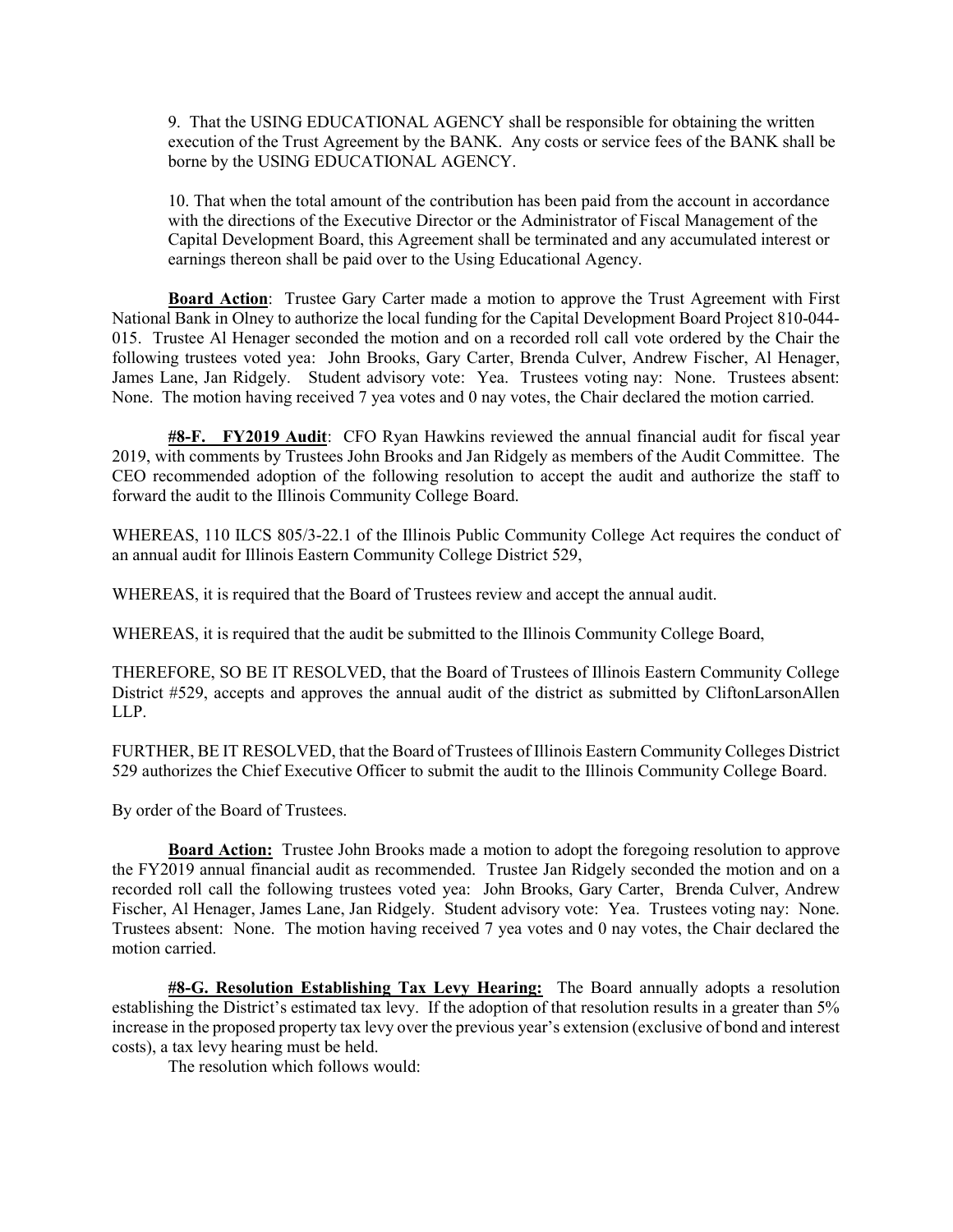- 1) Establish a fiscal year of July 1, 2020 June 30, 2021.
- 2) Require the publication of a public notice of a hearing on the tax levy.
- 3) Require a hearing on November 19, 2019.
- 4) Notify the public that a tax levy would be adopted by the Board on November 19, 2019.

The CEO recommended approval of the following resolution:

BE IT RESOLVED by the Board of Trustees of Illinois Eastern Community College District No. 529 of the State of Illinois, that the following requirements are hereby established relative to the tax levy for said community college district for 2019 for taxes due and collectible in 2020:

- 1. Date of Fiscal Year: July 1, 2020 June 30, 2021.
- 2. Publication of Notice of Public Hearing on Tax Levy: After November 5, 2019 and before November 12, 2019.
- 3. Public Hearing on Tax Levy: November 19, 2019, at the hour of 7:00 p.m. local time, Frontier Community College, Fairfield, Illinois.
- 4. Adoption of Tax Levy: November 19, 2019, following the Public Hearing.

**Board Action:** Trustee Al Henager made a motion to approve the Resolution Establishing Tax Levy Hearing as recommended. Student Trustee Corey Hall seconded the motion and on a recorded roll call vote ordered by the Chair the following trustees voted yea: John Brooks, Gary Carter, Brenda Culver, Andrew Fischer, Al Henager, James Lane, Jan Ridgely. Student advisory vote: Yea. Trustees voting nay: None. Trustees absent: None. The motion having received 7 yea votes and 0 nay votes, the Chair declared the motion carried.

#8-H. 2019 Estimated Tax Levy Resolution: Mr. Hawkins reviewed the District's estimated tax levy for the year. Each year the Board of Trustees certifies the District's estimated tax levy for the year. The 2019 estimated tax levy resolution for taxes due and collectible in 2020 was recommended as follows:

The resolution establishes the levy for the education fund and the operations and maintenance fund. In addition, the District's certificate of tax levy will carry a statement that an additional levy must be made by each county clerk for each of the outstanding bond issues, tort liability, workers compensation, audit, and unemployment and other insurance The 2018 estimated tax levy resolution for taxes due and collectible in 2019 establishes the levy for the education fund and the operations and maintenance fund. In addition, the District's certificate of tax levy will carry a statement that an additional levy must be made by each county clerk for each of the outstanding bond issues, tort liability, workers compensation, audit, and unemployment and other insurance. The CEO recommended approval of the following Estimated Tax Levy Resolution.

WHEREAS, the Truth in Taxation Law requires that all taxing districts in the State of Illinois determine the estimated amounts of taxes necessary to be levied for the year not less than twenty (20) days prior to the official adoption of the aggregate tax levy of the district; and

WHEREAS, if the estimated aggregate amount necessary to be levied, exclusive of election costs and bond and interest costs, exceeds 105% of the aggregate amount of property taxes extended or estimated to be extended, including any amount abated by the taxing district prior to such extension, upon the levy of the preceding year, public notice shall be given and a public hearing shall be held on the district's intent to adopt a tax levy in an amount which is more than 105% of such extension or estimated extension for the preceding year; and

WHEREAS, the aggregate amount of property taxes extended or estimated to be extended for 2018 was: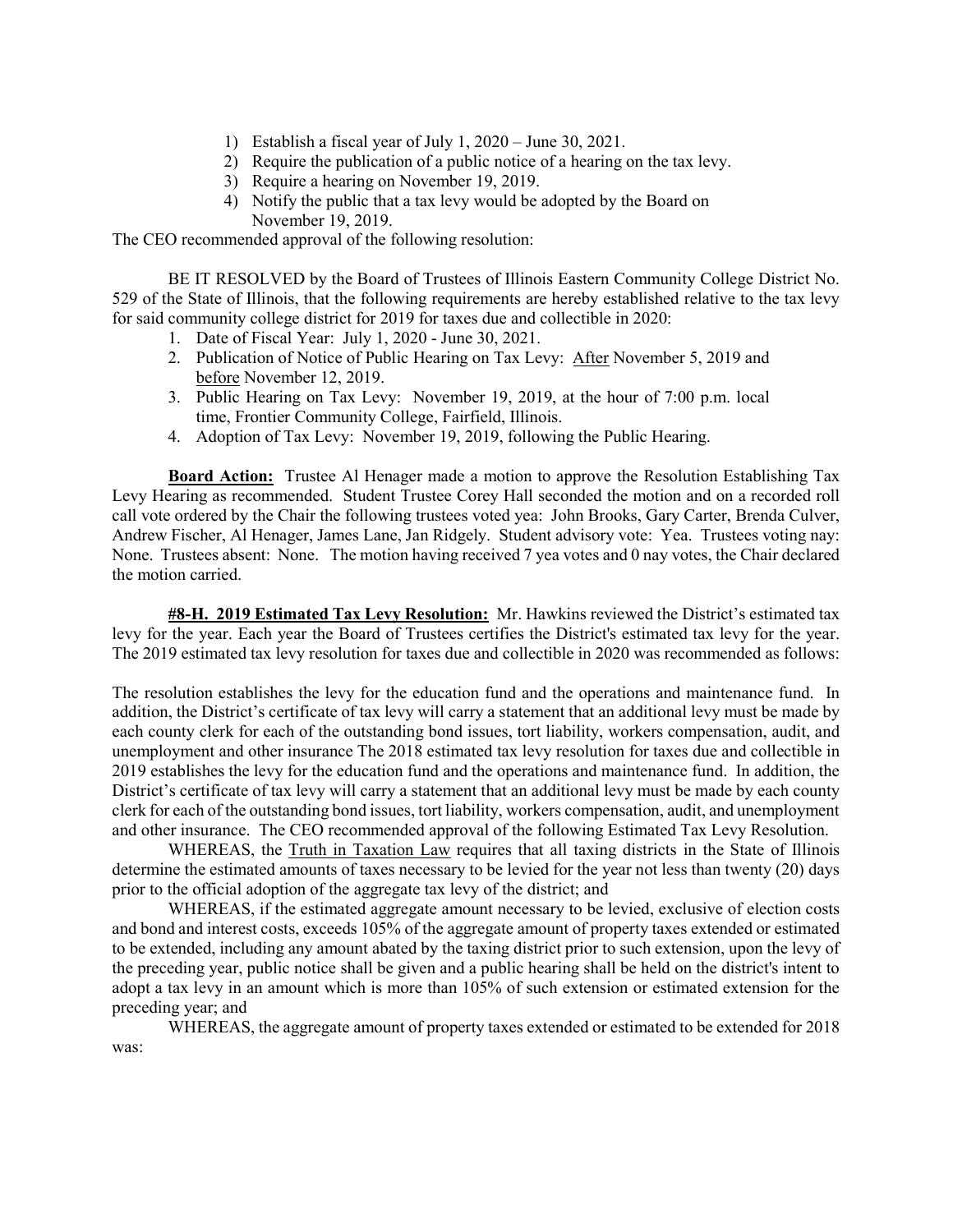| <b>Education Purposes</b>                                | \$2,768,947 |
|----------------------------------------------------------|-------------|
| <b>Operations and Maintenance Purposes</b>               | 1,186,692   |
| Liability Insurance, Workers' Compensation, Unemployment |             |
| Insurance, Property Insurance and Medicare Contributions | 785,000     |
| Audit                                                    | 79,113      |
| Total                                                    | \$4,819,752 |

WHEREAS, it is hereby determined that the estimated amount of taxes necessary to be raised by taxation for the year 2019 is as follows:

| <b>Education Purposes</b>                                | \$2,925,000 |
|----------------------------------------------------------|-------------|
| <b>Operations and Maintenance Purposes</b>               | 1,270,000   |
| Liability Insurance, Workers' Compensation, Unemployment |             |
| Insurance, Property Insurance and Medicare Contributions | 790,000     |
| Audit                                                    | 82,000      |
| Total                                                    | \$5,067,000 |
| $\mathbf{r}$ $\mathbf{r}$                                |             |

Page 1 of 3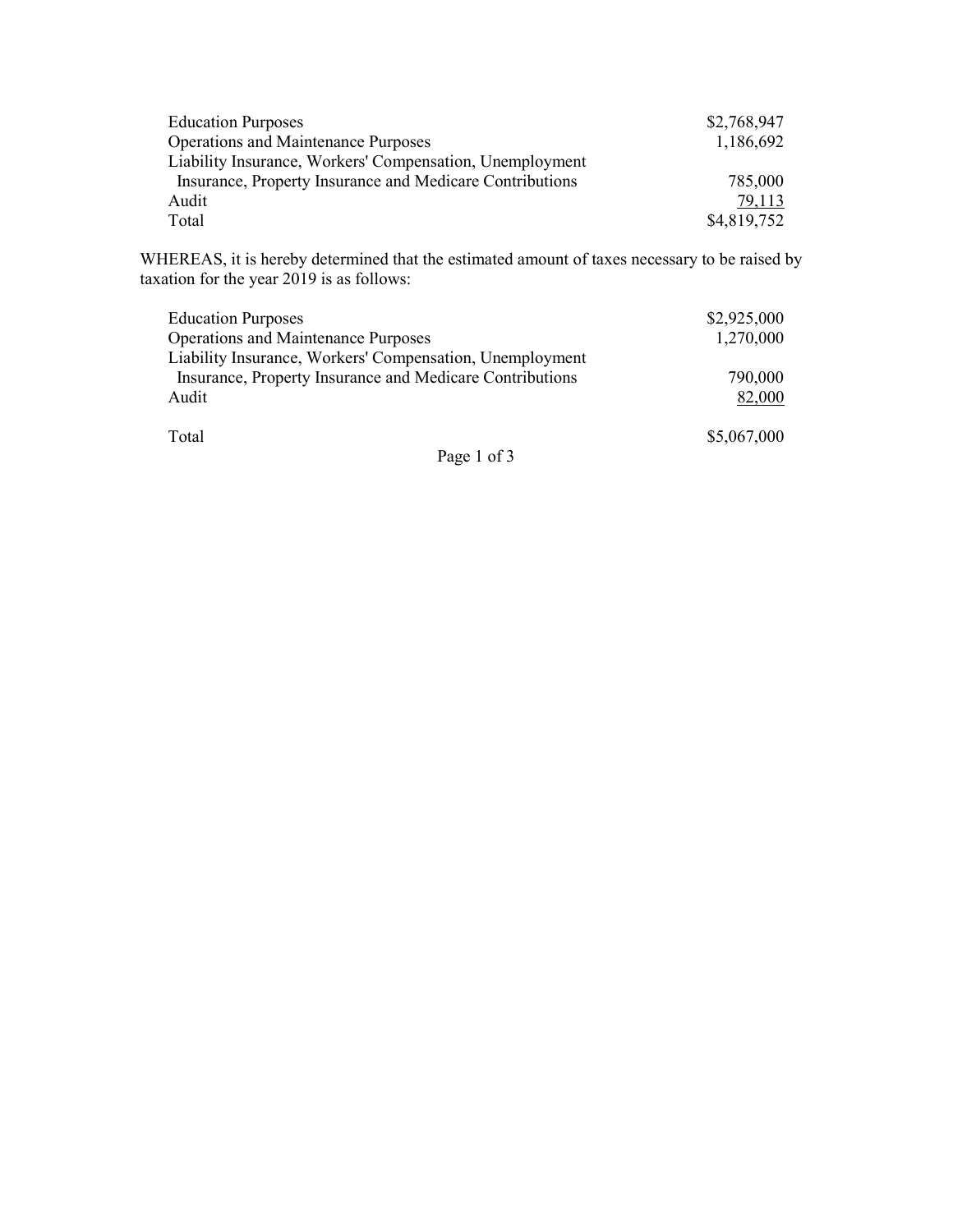WHEREAS, the Truth in Taxation Law, as amended, requires that all taxing districts in the State of Illinois provide a date in the Notice concerning the levies made for debt service made pursuant to statute, referendum, resolution or agreement to retire principal or pay interest on bonds, notes, and debentures or other financial instruments which evidence indebtedness; and

WHEREAS, the aggregate amount of property taxes extended for the bond and interest purposes for 2018 was \$2,160,925; and it is hereby determined that the estimated amount of taxes to be levied for bond and interest purposes for 2019 is \$2,188,350.

NOW, THEREFORE, BE IT RESOLVED by the Board of Trustees, Illinois Eastern Community College District No. 529, Counties of Richland, Clark, Clay, Crawford, Cumberland, Edwards, Hamilton, Jasper, Lawrence, Wabash, Wayne and White, State of Illinois, as follows:

| <b>Section 1:</b> | The aggregate amount of taxes estimated to be levied for the year 2019, exclusive of<br>bond and interest costs, is \$5,067,000.                                                             |
|-------------------|----------------------------------------------------------------------------------------------------------------------------------------------------------------------------------------------|
| <b>Section 2:</b> | The aggregate amount of taxes estimated to be levied for the year 2019, exclusive of<br>bond and interest costs, does exceed 105% of the taxes extended by the district in the<br>year 2018. |
| <b>Section 3:</b> | The aggregate amount of taxes estimated to be levied for the year 2019 for debt<br>service is a 1.3% increase over the taxes extended for debt service for 2018.                             |
| <b>Section 4:</b> | Public notice shall be given in the following newspapers of general circulation in<br>said district,                                                                                         |
|                   |                                                                                                                                                                                              |
|                   | Marshall Advocate, Clark County                                                                                                                                                              |
|                   | Clay County Advocate-Press, Clay County                                                                                                                                                      |
|                   | Robinson Daily News, Crawford County                                                                                                                                                         |
|                   | Toledo Democrat, Cumberland County                                                                                                                                                           |
|                   | The Prairie Post, Edwards County                                                                                                                                                             |
|                   | McLeansboro Gazette, Hamilton County                                                                                                                                                         |
|                   | Newton Press-Mentor, Jasper County                                                                                                                                                           |
|                   | Lawrenceville Daily Record, Lawrence County                                                                                                                                                  |
|                   | Olney Daily Mail, Richland County                                                                                                                                                            |
|                   | Mt. Carmel Register, Wabash County                                                                                                                                                           |
|                   | Wayne County Press, Wayne County                                                                                                                                                             |
|                   | Carmi Times, White County/Hamilton County                                                                                                                                                    |

and a public hearing shall be held, all in the manner and time prescribed in said notice, which notice shall be published not more than 14 days nor less than 7 days prior to said hearing, and shall be not less than 1/8 page in size, with type no smaller than twelve (12) point, enclosed in a black border not less than 1/4 inch wide and in substantially the following form:

Page 2 of 3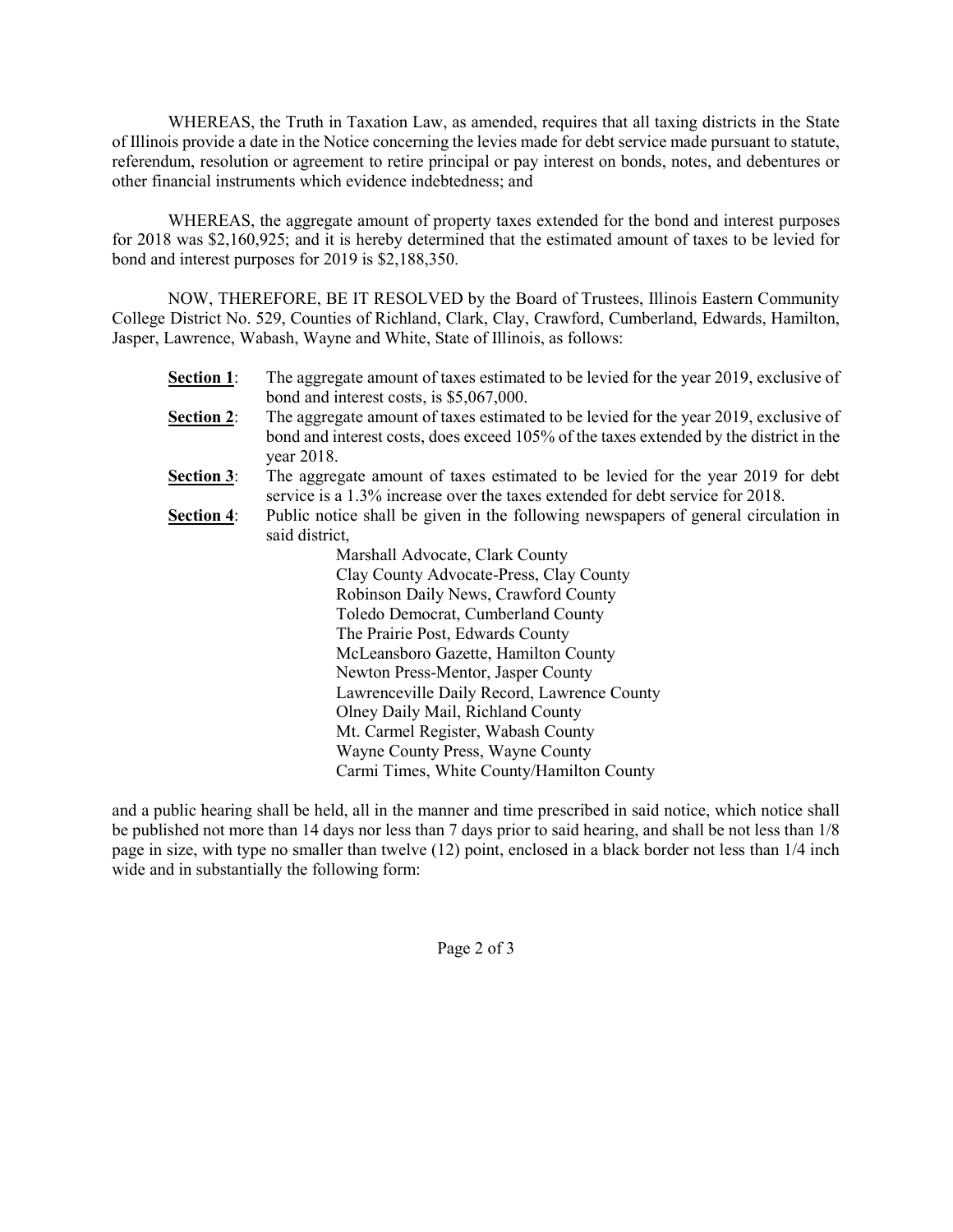## NOTICE OF PROPOSED TAX INCREASE FOR ILLINOIS EASTERN COMMUNITY COLLEGE DISTRICT NO. 529

I. A public hearing to approve a proposed property tax levy increase for Illinois Eastern Community Colleges District No. 529 for 2019 will be held on November 19, 2019, at 7:00 p.m. at Frontier Community College, Fairfield, Illinois.

Any person desiring to appear at the public hearing and present testimony to the taxing district may contact Ryan Hawkins, Chief Financial Officer, 233 East Chestnut Street, Olney, IL 62450; phone: 618.393.2982.

II. The corporate and special purpose property taxes extended or abated for the year 2018 were \$4,819,752.

The proposed corporate and special purpose property taxes to be levied for 2019 are \$5,067,000. This represents a 5.1% increase over the previous year extension.

III. The property taxes extended for debt service for 2018 were \$2,160,925.

The estimated property taxes to be levied for debt service and public building commission leases for 2019 are \$2,188,350. This represents a 1.3% increase over the previous year.

IV. The total property taxes extended or abated for 2018 were \$6,980,677.

 The estimated total property taxes to be levied for 2019 are \$7,255,350. This represents a 3.9% increase over the previous year extension.

Section 5: This resolution shall be in full force and effect forthwith upon its passage.

ADOPTED this 15th day of October 2019.

BOARD OF TRUSTEES ILLINOIS EASTERN COMMUNITY COLLEGES COUNTIES OF RICHLAND, CLARK, CLAY, CRAWFORD, CUMBERLAND, EDWARDS, HAMILTON, JASPER, LAWRENCE, WABASH, WAYNE AND WHITE STATE OF ILLINOIS

By: Chairman

ATTEST:

Secretary

Page 3 of 3

 $\overline{a}$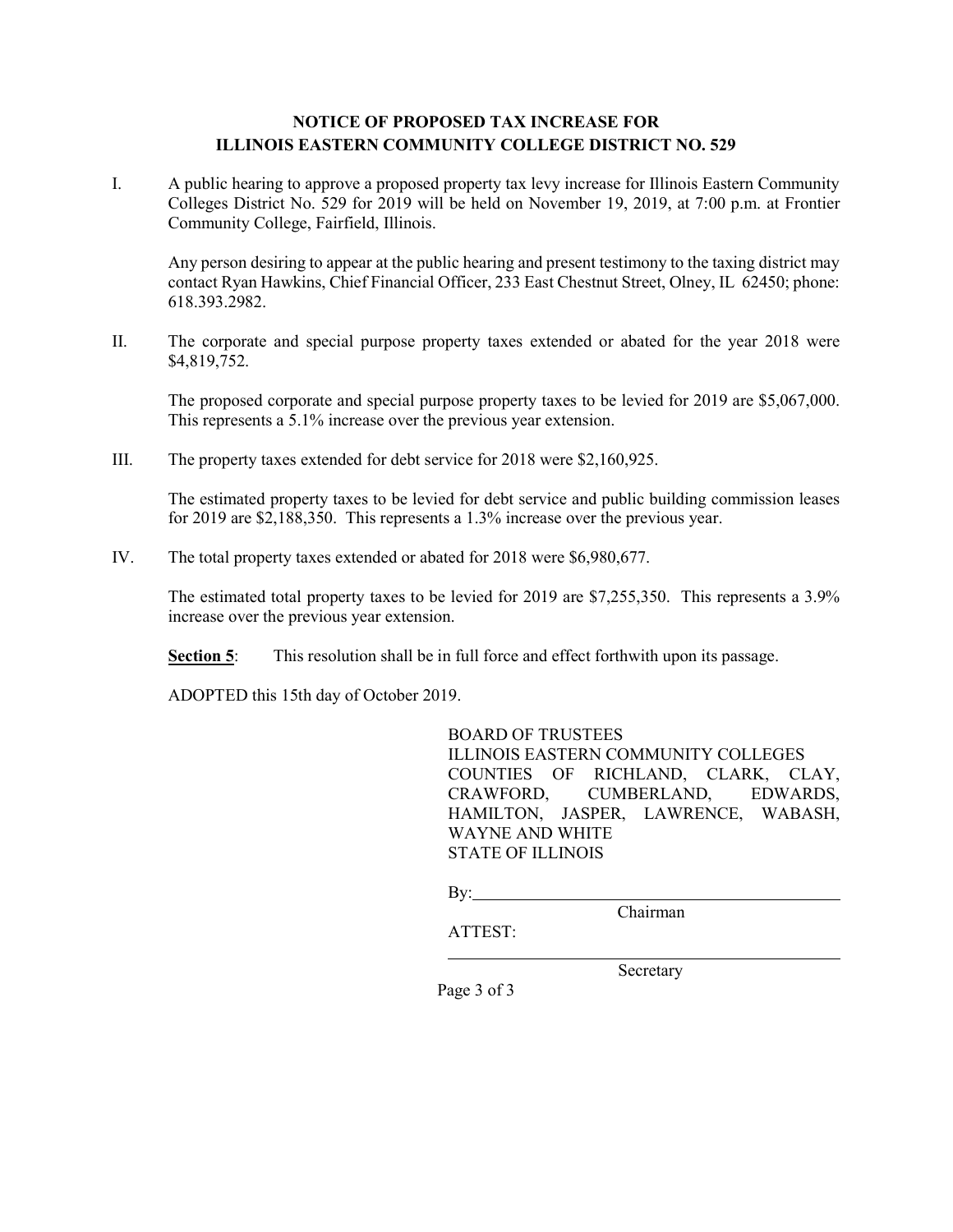Board Action: Trustee James Lane made a motion to approve the 2019 Estimated Tax Levy Resolution as recommended. Trustee Brenda Culver seconded the motion and on a recorded roll call vote ordered by the Chair the following trustees voted yea: John Brooks, Gary Carter, Brenda Culver, Andrew Fischer, Al Henager, James Lane, Jan Ridgely. Student advisory vote: Yea. Trustees voting nay: None. Trustees absent: None. The motion having received 7 yea votes and 0 nay votes, the Chair declared the motion carried.

#8-I. Transfer of Property: TrustBank has requested to purchase property owned by the District and located near Olney Central College. This property, combined with an additional purchase of property from another party, would allow TrustBank to build a banking facility. The CEO recommended approval of the sale and transfer of the property fully described in thefollowing offer to purchase.

### REAL ESTATE PURCHASE AGREEMENT IECC

 THIS REAL ESTATE PURCHASE AGREEMENT (the "Agreement") is made and entered into by and between The Illinois Eastern Community College District No. 529, (the "Seller"), and TrustBank, a corporation (the "Buyer").

 FOR GOOD AND VALUABLE CONSIDERATION, including without limitation the covenants and agreements contained herein, the receipt and sufficiency of which are hereby acknowledged, Seller and Buyer hereby agree as follows:

1. SALE AGREEMENT; PROPERTY. Seller agrees to sell to Buyer and Buyer agrees to purchase from Seller, on the terms hereinafter stated, the following described real estate:

A parcel of land containing .18 acres, more or less, generally described as all that land which is bordered on the West and South sides by Lot Three (3) in Parkside Plaza Subdivision to the City of Olney, and having a common North boundary line with said Lot Three (3), extending Easterly along the North line beginning at the Northeast Corner of Lot Three (3), to the IL Route 130 right of way, being a parcel of land that is approximately 105 feet East/West, and approximately 77 feet North/South, generally located Northeast of Lot Three (3) of Parkside Plaza Subdivision, as shown on the attached map. PIN: 06-33-401-140 (part)

(Complete legal description will be that as determined by a survey and title insurance commitment)

together with all improvements and fixtures located thereon, if any, and all rights, easements, and other interests appurtenant thereto (collectively, the "Property"), subject only to the Permitted Exceptions as defined herein. A preliminary general depiction of the Property is attached hereto as Exhibit A.

1.1 CONTINGENCY: In addition to other provisions set forth below related to inspections, providing merchantable title, etc., is further understood and agreed that Buyer's agreement to purchase this property is contingent upon:

A. Buyer's Board of Directors approving this transaction.

B. Buyer successfully acquiring the adjoining property from Eric and Karen Seals that is generally described as a Part of Lot Three (3) in Parkside Plaza Subdivision which lies adjacent to the property hereinabove described.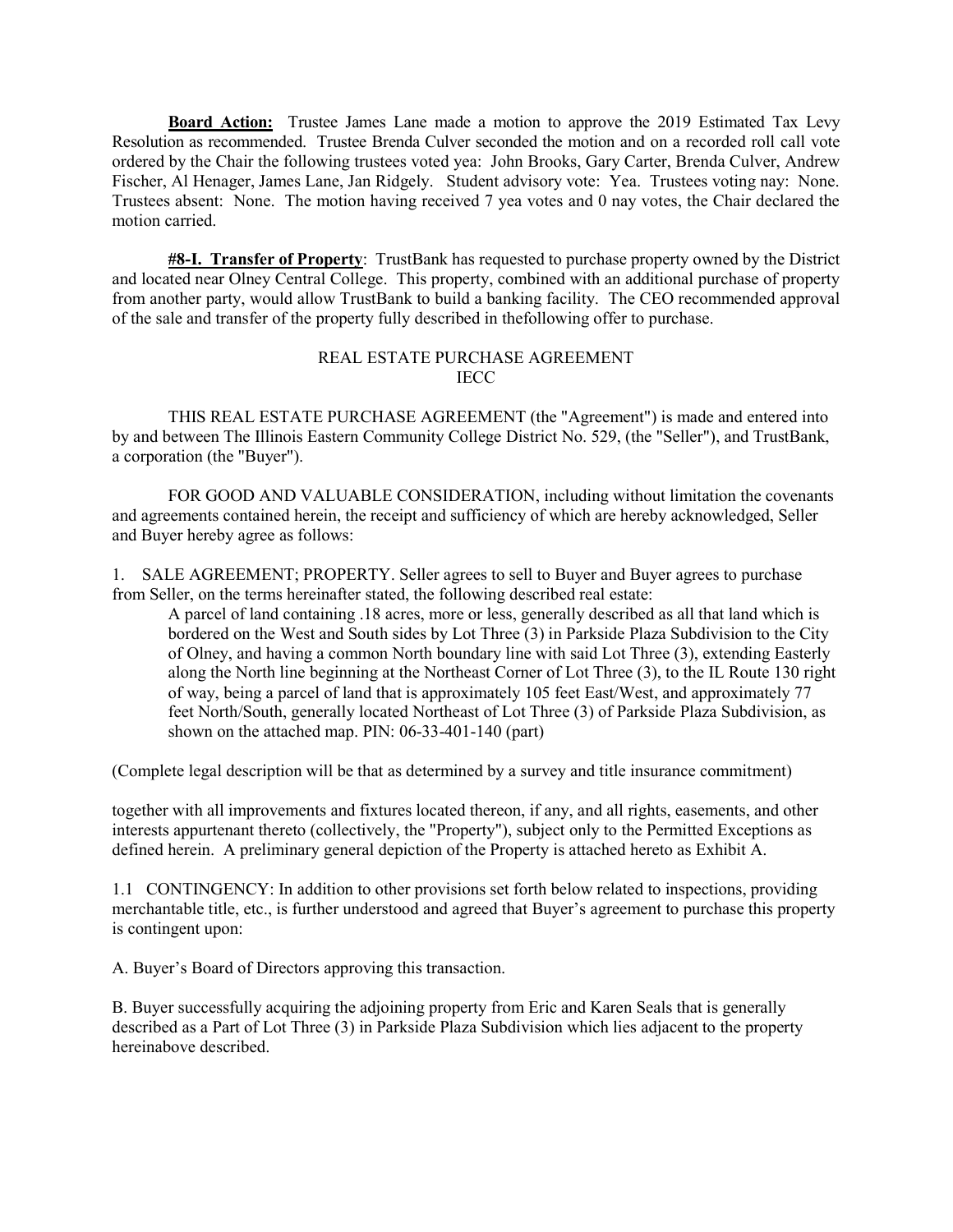In the event Buyer is unable to obtain Board approval, or acquire the adjoining property, any earnest money shall be returned to Buyer.

2. PURCHASE PRICE. (The final purchase price to be paid by Buyer to Seller will be finally determined prior to closing by a Survey which specifies the total square footage of the property being convey, multiplied by \$4.50 per square foot).

For purposes of this Agreement, the initial purchase price is based on Eight Thousand Eighty Five Square Feet (8,085 sq.ft.) and is Thirty Six Thousand Three Hundred Eight Two Dollars (\$36,382.00), which amount shall be adjusted based on the actual square footage as established by the Survey, and shall be paid as follows:

2.1 Earnest Money. Upon Seller's execution of this Agreement, Buyer shall deposit \$5,000.00 in current U.S. funds with Richland County Abstract Company, 130 E. Market St., Olney, IL 62450, as Escrow Agent, to be applied against the Purchase Price at Closing (as defined below) or otherwise disposed of pursuant to the terms of this Agreement.

2.2 Cash Payment. At Closing, Buyer shall pay to Seller the balance of the Purchase Price, subject to adjustment as hereinafter provided.

3. ESCROW OF EARNEST MONEY.

The Escrow Agent shall deliver the Earnest Money to the Closing Agent at closing, for application to the sales proceeds, unless Buyer elects to terminate this Agreement pursuant to the provisions herein contained.

In the event Seller shall default in the terms hereof, Buyer may provide the Escrow Agent a written notice requesting the earnest money be returned to Buyer. In the event Buyer shall default in the terms hereof, Seller may provide the Escrow Agent a written notice requesting the earnest money be forfeited to Seller. The Escrow Agent shall send a copy of any such request to the other party within two business days. Unless the defaulting party shall notify the Escrow Agent, in writing, of an objection thereto within five (5) business days of receipt of the written notice of default, the Escrow Agent shall be authorized to remit the funds to the non-defaulting party. In the event of litigation between Seller and Buyer, the Escrow Agent shall deliver the Earnest Money to the clerk of the court in which said litigation is pending.

3.1 Limitation of Liability of Escrow Agent. The Escrow Agent may act upon any instrument or other writing it reasonably believes to be genuine and signed and presented under proper authority, and shall not be held liable in connection with any such action, except in the case of the Escrow Agent's willful default or gross negligence. Buyer and Seller jointly and severally agree to indemnify and hold the Escrow Agent harmless from all loss, liabilities, cost and expenses arising from its compliance with this Section 3, including, without limitation, reasonable attorneys' fees and court costs.

# 4. TITLE AND SURVEY REVIEW.

4.1 Title Commitment. As soon after the Effective Date as reasonably possible, Buyer shall obtain a commitment for issuance of an ALTA owner's title insurance policy, with extended coverage, insuring title to the Property to be good and marketable fee simple (the "Commitment")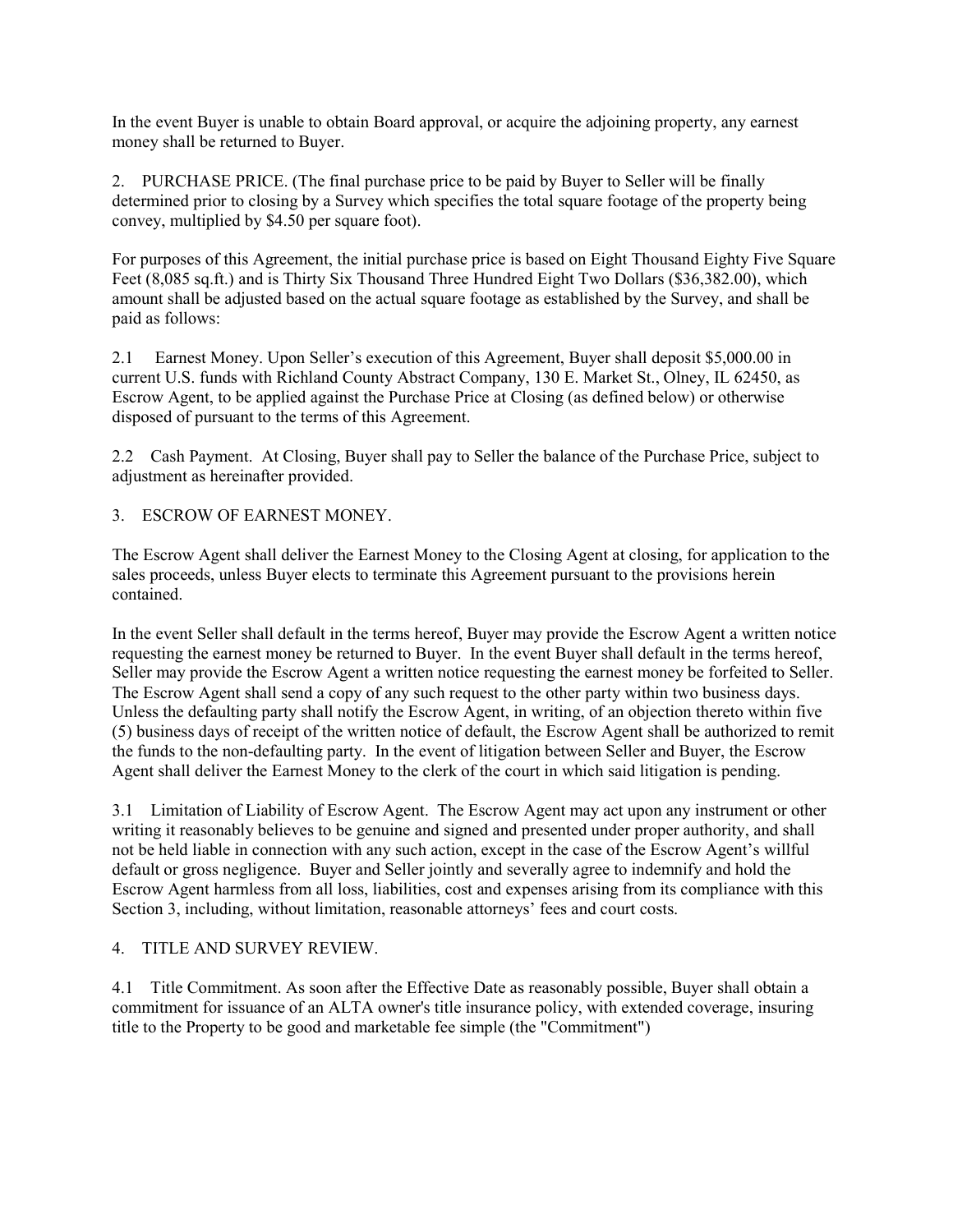4.2 Legible copies of all recorded documents constituting exceptions under the Commitment (collectively, the "Exception Documents").

4.3 Survey. Buyer shall, at its own cost will obtain a new survey for the property (the "Survey"). 4.4 Title Objections; Cure Period. After Buyer's receipt of the last of the Commitment and Exception Documents, Buyer shall give written notice to Seller of any matters contained therein to which Buyer objects, has comments or wants additional information on and any pre-Closing requirements (the "Title Objection Letter"). Seller shall have until Closing to cure objections set forth in the Title Objection Letter and shall exercise reasonable efforts in doing so; provided that, in any event, Seller shall be obligated, at Closing, to (i) remove exceptions relating to monetary or other liens which may be removed upon the payment of money, (ii) satisfy Seller's requirements under the Commitment, and (iii) provide the deliverables set forth in Section 8 below). If an objection is not timely cured or requirement timely satisfied, in addition to any other remedies available hereunder, Buyer shall have the option to either (a) waive the same, or (b) terminate this Agreement and receive a refund of the Earnest Money (along with any interest earned thereon), in which event both parties will be relieved of any further liability hereunder (except as otherwise expressly provided herein).

# 5. DUE DILIGENCE; BUYER'S INSPECTION PERIOD.

5.1 Seller's Due Diligence Deliveries. Within 10 days after the Effective Date, Seller shall deliver to Buyer all plans, engineering or environmental reports, surveys and records, in Seller's possession or control, which relate to the ownership, development, operation or condition of the Property or any part thereof. Upon termination of this Agreement other than through Closing, Buyer shall promptly return the same to Seller.

5.2 Inspection. Seller agrees that Buyer, its representatives and agents, will be permitted a period of forty five (45) days, from the date of execution of this agreement by both Buyer and Seller, within which to enter upon and inspect the Property and to conduct, at Buyer's expense, any and all feasibility, environmental, soil samples, or other studies, analyses or examinations of the Property as Buyer deems necessary or desirable, and to satisfy itself with regard to zoning and permitting issues, availability of utilities, and all other matters related to the Property and/or Buyer's development thereof. Upon notice to Seller, Buyer shall have the option to extend the Inspection Period for an additional 45-day period.

If during the Inspection Period, Buyer, in its sole and absolute discretion, determines that the Property is unsatisfactory in any respect, Buyer shall have the option to terminate this Agreement by written notice to Seller. In such event, Buyer shall repair any material damage to the Property caused by Buyer in the exercise of its rights under this Section 5 and the Earnest Money, along with any interest earned thereon, shall immediately be returned to Buyer and both parties will be relieved of all obligations hereunder (except as otherwise expressly provided herein). Buyer agrees to indemnify and hold Seller harmless from all claims or costs arising or resulting from Buyer's inspections pursuant to this Section 5. This obligation shall survive any termination of this Agreement.

6. SELLER'S WARRANTIES. Seller represents and warrants the following as of the Effective Date and the Closing:

6.1 Authority of Seller. Upon full execution, this Agreement will be valid and binding upon Seller, and enforceable against Seller in accordance with its terms.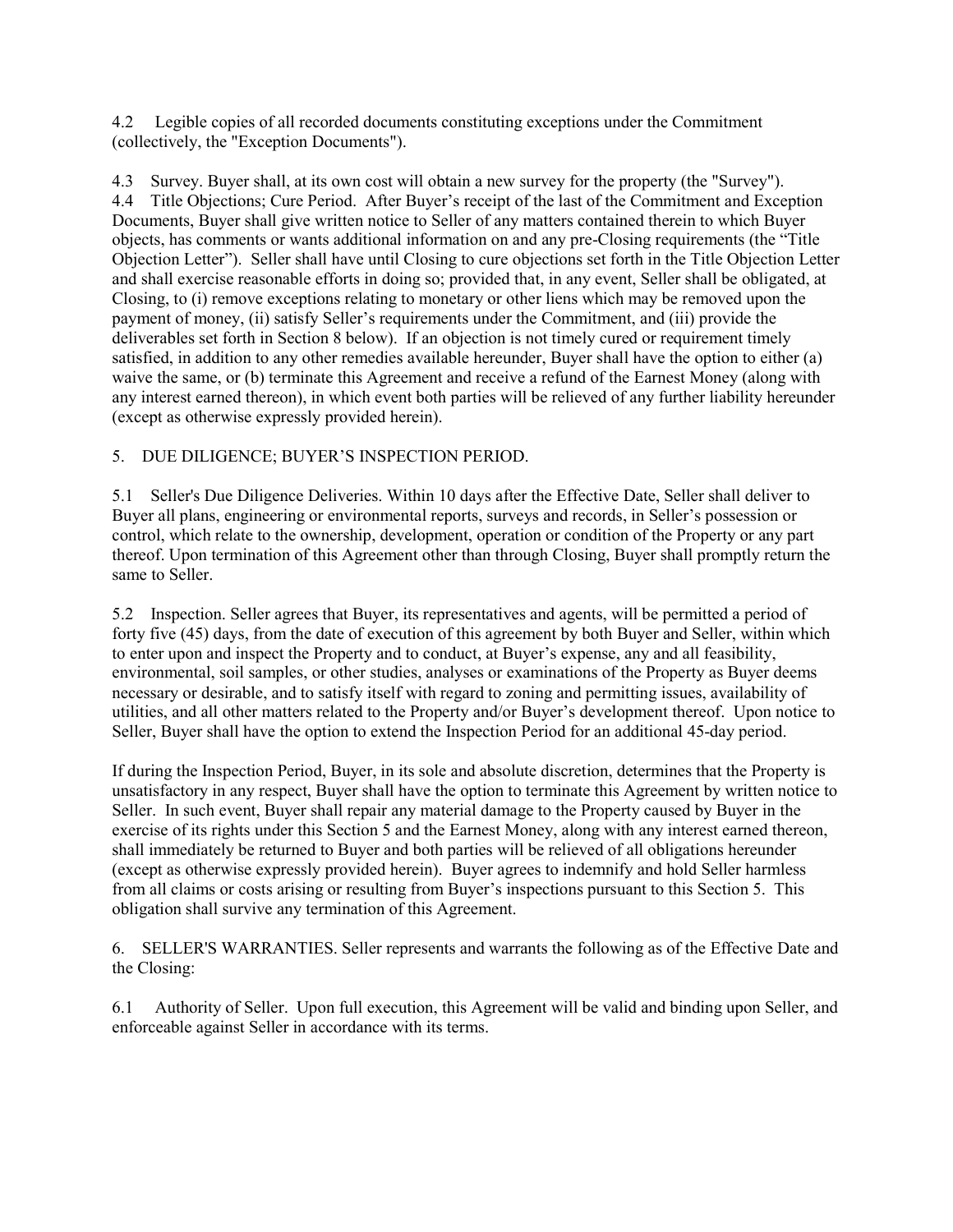6.2 No Violations/Conflicts. The execution by Seller of this Agreement and the consummation by Seller of the transactions contemplated hereby do not and will not (a) conflict with or result in a breach of any of the terms or provisions of (i) any bond, debenture, note or other evidence of indebtedness, or (ii) any contract, indenture, mortgage, loan agreement, lease, joint venture or other agreement or instrument to which Seller is a party or by which Seller or the Property is bound; or (b) result in any violation of any governmental requirement, ordinance, regulation, law or statute.

6.3 Eminent Domain. To the best of Seller's knowledge, there are no pending or threatened governmental proceedings in eminent domain, for rezoning, for building moratorium or otherwise, which would affect the Property.

6.4 Litigation. There are no legal actions, suits or other legal or administrative proceedings or investigations pending or threatened against Seller or the Property, and Seller is not aware of any facts that might result in any such action, suit, investigation or other proceeding.

6.5 Taxes and Assessments. Except in regard to ad valorem taxes which are not yet delinquent, no claim or liability is pending or has been assessed or asserted against Seller or the Property in connection with any ad valorem taxes, special assessments or other impositions, including without limitation personal property taxes.

6.6 No Agreements or Commitments. Except as disclosed in writing to Buyer prior to the Effective Date, Seller has not entered into (i) any agreement, lease, option, right of first refusal, commitment or arrangement granting to any person or entity, other than Buyer, the present or future right to purchase, occupy, lease or otherwise acquire an interest in the Property or any part thereof, (ii) any agreement, commitment or arrangement regarding the development of the Property or any part thereof and from the Effective Date through Closing, Seller will not enter into any such agreement or arrangement or any service agreement affecting the Property or any part thereof, without Buyer's prior written approval.

6.7 Governmental Action/Requirement. Seller has not received notice of any violation of any ordinance, regulation, law or statute from any governmental agency pertaining to the Property, or any part thereof, and to the best of Seller's knowledge, no governmental or quasi-governmental authority has imposed any requirement that a developer of the Property pay, whether directly or indirectly, any special fees or contributions, or incur any expenses or obligations, in connection with any development of the Property, or any part thereof.

6.8 Independent Parcel. To Seller's knowledge, the Property is an independent parcel which does not rely on any drainage, sewer, access, structural or other facilities located on any property other than the Property to: (i) fulfill any zoning, building code or other municipal or governmental requirement, (ii) furnish the Property any utilities, or (iii) fulfill the requirements of any agreement affecting the Property.

6.9 Environmental. To the best of Seller's knowledge:

(i) No Hazardous Materials (as defined herein) are now located on, under or at the Property, and neither Seller nor any other person has ever caused or permitted any Hazardous Materials to be placed, held, located or disposed of on, under or at the Property.

(ii) No part of the Property contains any asbestos or asbestos containing materials, any polychlorinated biphenyls ("PCBs"), or any underground storage tanks ("USTs"), or has ever been used as a dump site or storage site (whether permanent or temporary) for any Hazardous Materials.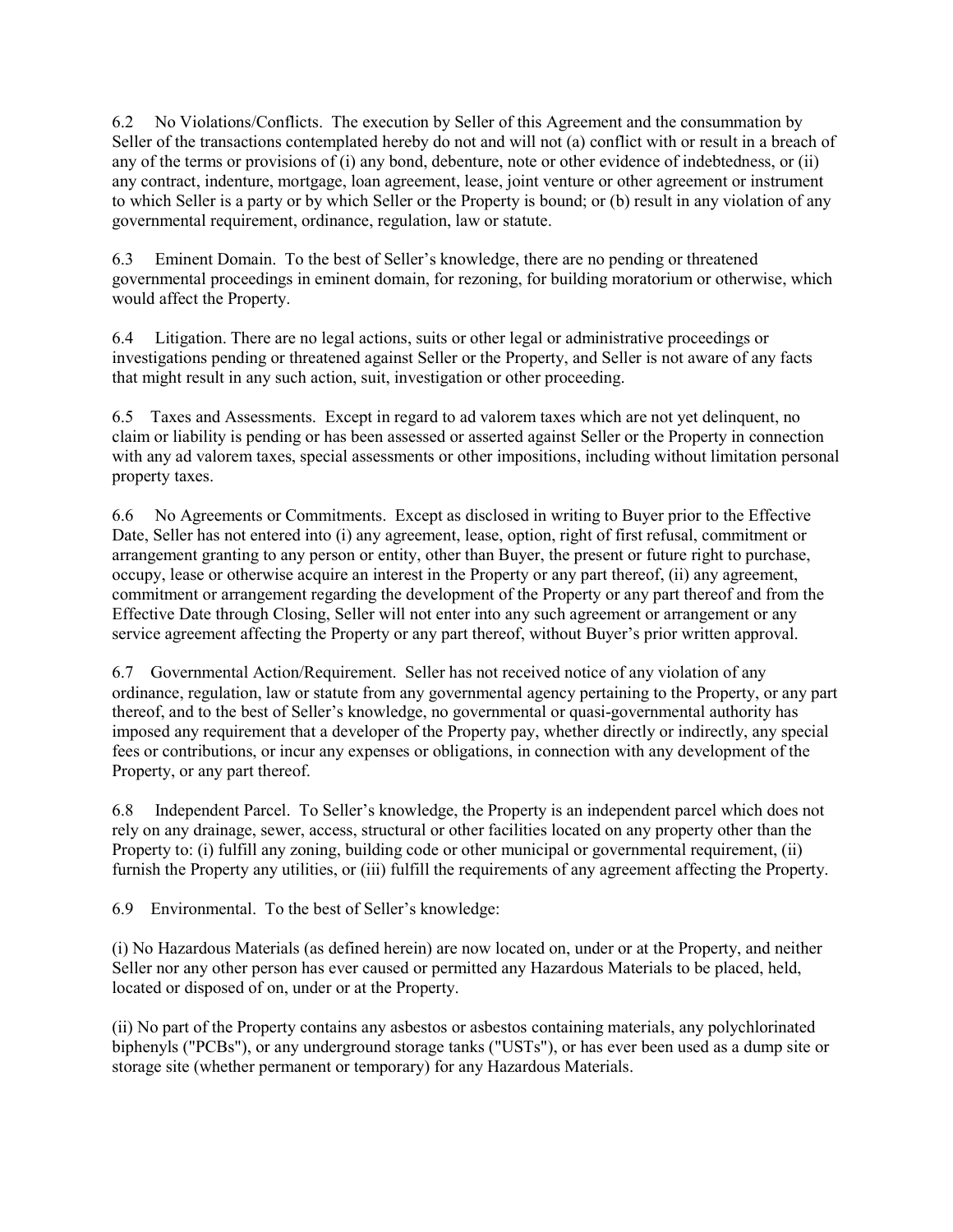(iii) No property adjoining the Property is being used, or has been used at any previous time for the disposal, storage, treatment, processing or other handling of Hazardous Materials nor is any other property adjoining the Property affected by Hazardous Materials contamination.

(iv) No investigation, administrative order, consent order and agreement, litigation or settlement with respect to Hazardous Materials or Hazardous Materials contamination is proposed, threatened, anticipated or in existence with respect to the Property.

As used herein, "Hazardous Materials" means those elements or compounds, including, but not limited to asbestos, petroleum products and PCBs, which are now or at any time hereafter contained in the list of hazardous substances adopted by the Environmental Protection Agency ("EPA") or the list of toxic pollutants designated by Congress or the EPA or which are defined as hazardous, toxic, pollutant, flammable, infectious or radioactive by any of the Environmental Laws. "Environmental Laws" means any federal, state or local laws, ordinances, statutes, codes, rules, regulations, orders, or decrees now or hereinafter promulgated relating to (a) pollution; (b) protection of human health, natural resources or the environment; (c) the treatment, storage or disposal of Hazardous Materials; or (d) the emission, discharge, release, or threatened release of Hazardous Materials into the environment.

6.10 Wetlands. No part of the Property is wetlands property.

The foregoing representations and warranties will survive the Closing, will not be merged into the documents executed at or in conjunction with the Closing, and will not be affected by an investigation, verification or approval by a party.

7. TIME AND PLACE OF CLOSING. Subject to the Contingencies identified in Section 1.1 above, Section 5 and Section 15, the consummation of the transaction contemplated by this Agreement (the "Closing") shall take place on a date mutually agreed to between the parties, but no later than January 10, 2020, subject to the reasonable approval of Seller. The parties intend that this transaction shall close at or about the same time as Buyer's purchase of adjoining land from Eric and Karen Seals. The Closing will take place at the offices of Richland County Abstract Company, Olney, IL, or at such other place as may be agreed to by Buyer and Seller.

8. SELLER'S DELIVERIES AT CLOSING. At Closing, Seller shall deliver to Buyer or the Title Company, as applicable, the following:

8.1 Deed. A duly-executed and acknowledged original General Warranty Deed conveying to Buyer marketable fee simple title to all of the Property (the "Deed") free of all liens and encumbrances and defects in title other than those acceptable to Buyer under Section 4.4 above (the "Permitted Exceptions").

8.2 Lien and Possession Affidavit(s). An Affidavit or Affidavits executed by Seller, to the effect that (i) the Property is free from claims for mechanics', materialmen's and laborers' liens and (ii) there are no parties in possession of the Property or any part thereof, with such Affidavit(s) to be in form acceptable to the Title Company and sufficient to permit deletion of the pertinent standard exceptions.

8.3 FIRPTA. An affidavit executed by Seller, in the form required by law, that Seller is not a "foreign person" as defined in the Foreign Investment in Real Property Tax Act of 1980 (FIRPTA), Section 1445 of the Internal Revenue Code, as amended from time to time.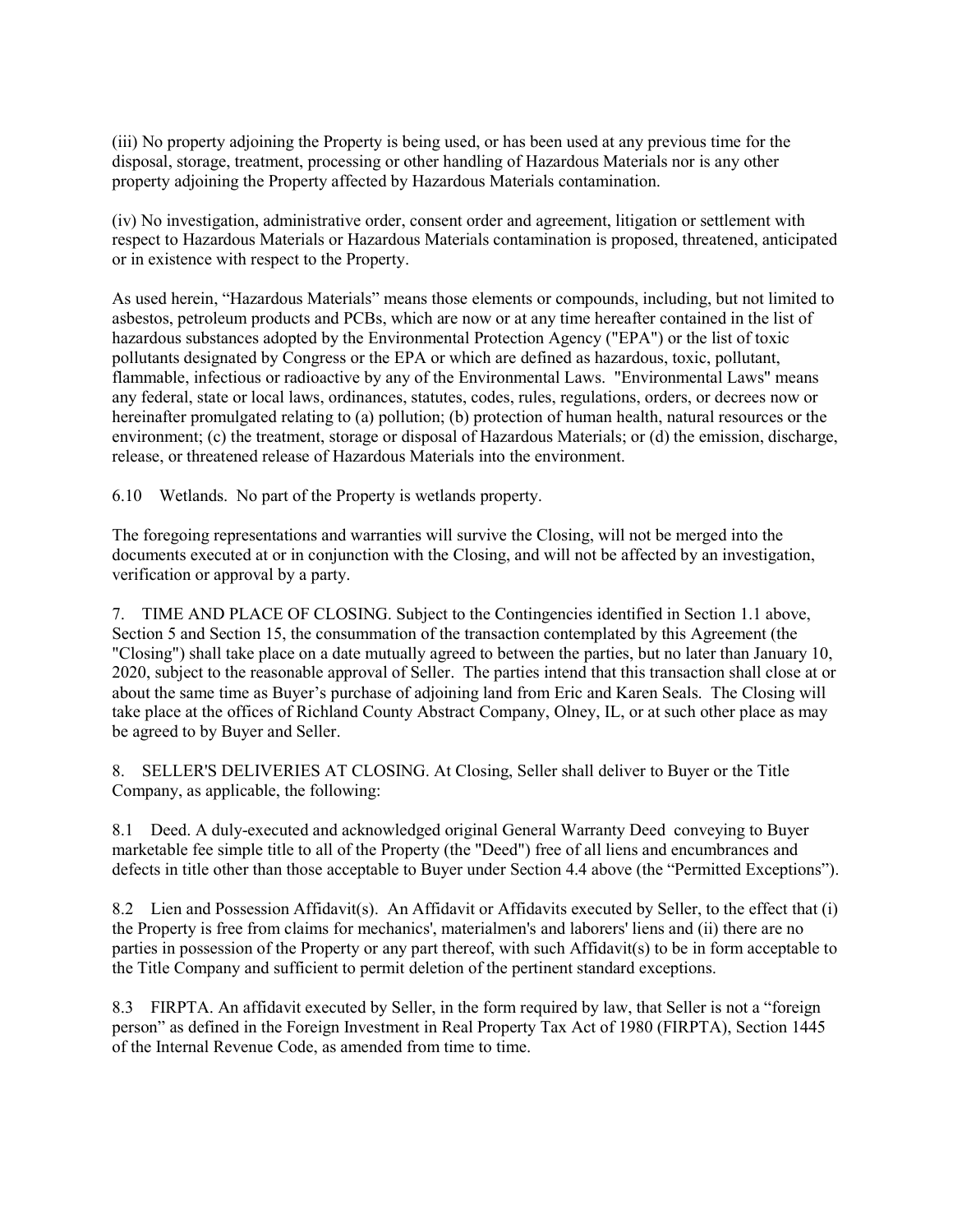8.4 Possession. Possession of the Property.

8.5 Closing Statement. The closing statement, prepared by the Title Company, reflecting the financial terms of the transaction contemplated by this Agreement (the "Closing Statement"), executed by Seller.

8.6 Further Instruments. Any and all further instruments which Buyer or the Title Company shall reasonably request of Seller in order to meet requirements of the Commitment or to otherwise effect the conveyance of the Property as contemplated in this Agreement.

9. BUYER'S DELIVERIES AT CLOSING. At Closing, Buyer shall deliver to Seller (i) the remainder of the Purchase Price, subject to proration and adjustment, as provided herein; (ii) the Closing Statement, executed by Buyer; and (iii) any and all further instruments which Seller or the Title Company shall reasonably request of Buyer in order to meet requirements of the Commitment or to otherwise effect the conveyance of the Property as contemplated in this Agreement.

10. CLOSING COSTS. The Closing costs of this transaction will be allocated as follows:

 Seller: Title Insurance Commitment and search Curative work/recording fees to clear title, if any Seller's Attorney fees Prorated real estate taxes based upon the latest available tax assessment and rate information. Revenue Stamps One half of closing or escrow charges

 Buyer: Title Insurance expense for mortgagee policy, if any. Survey expense Buyer's attorney fees Recording of deed One half of closing or escrow charges

11. BROKERAGE. Buyer and Seller each agree to indemnify, defend and hold harmless the other party from and against any and all liabilities and claims for commissions and fees by persons purporting to have acted on the indemnifying party's behalf in regard to the Agreement. The obligations of this Section 11 shall survive the Closing.

# 12. DEFAULT AND REMEDIES.

12.1 Buyer's Default - Seller's Remedy. If Buyer defaults in its performance hereunder (except as excused by Seller's default) and fails to cure such default within 10 days after receipt of written demand therefore from Seller, then Seller shall have the exclusive option to either (i) waive the default, or (ii) terminate this Agreement by written notice to Buyer and upon such termination Seller shall be entitled to receive the Earnest Money (along with any interest earned thereon) as liquidated damages and not as a penalty, it being specifically agreed that the actual damages to Seller as a result of Buyer's default would be difficult or impossible to ascertain. Upon such termination and receipt of the Earnest Money, the parties will be discharged from any further obligations and liabilities hereunder (except as otherwise expressly provided herein).

12.2 Seller's Default - Buyer's Remedy. If Seller defaults in its performance hereunder (except as excused by Buyer's default) and fails to cure such default within 10 days after receipt of written demand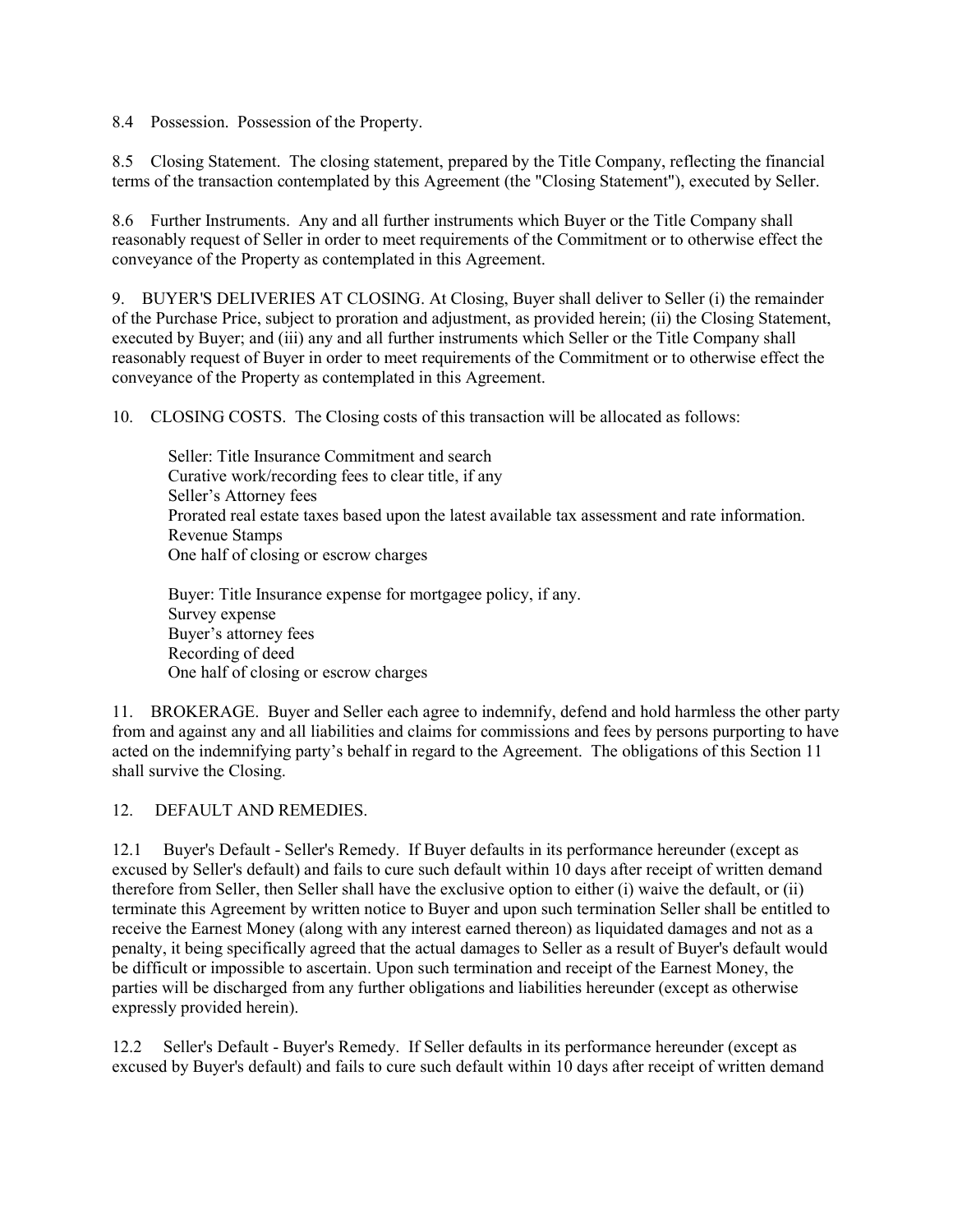therefore from Buyer, or in the event any of Seller's representations or warranties are found to be false in any material respect, Buyer shall have the option to (i) seek specific performance, (ii) waive such default, or (iii) terminate this Agreement by written notice to Seller and upon such termination the Earnest Money (along with any interest earned thereon) shall be returned to Buyer and Buyer may, if it so elects, pursue against Seller any and all available remedies, including but not limited to damages in an amount not to exceed Buyer's Cost (as defined herein). For purposes of this Section 12.2, "Buyer's Cost" shall mean expenses, if any, actually incurred by Buyer in (a) obtaining the Commitment and Survey, including any attendant expenses for related municipal or other searches; (b) exercising its rights under Section 5 above in regard to Buyer's due diligence and inspection of the Property, including without limitation, the cost of any environmental studies or assessments, engineering reports, site development plans, traffic studies, or other investigations or testing; and (c) utilizing third-parties in relation to the negotiation of this Agreement and/or under Section 4 or Section 5, including without limitation, engineers, consultants and attorneys.

13. INDEMNITY. Seller agrees to defend, indemnify and to hold Buyer harmless from any claim, action, demand, judgment, cost and expense (including without limitation, reasonable attorneys' fees) (i) arising or resulting from Seller's breach of any term, agreement, representation, warranty, or covenant in this Agreement, or (ii) related to the Property, to the extent arising or relating to an event occurring prior to the date of Closing, no matter when the same is instituted (i.e. prior to or after the date of Closing), whether in tort or contract, and whether the same be filed in court or not. The foregoing indemnification obligation is in addition to any other indemnity obligations under this Agreement and shall survive the Closing or earlier termination of this Agreement.

14. CASUALTY LOSS; EMINENT DOMAIN. All risk of loss by fire or other casualty in relation to the Property will be on Seller up to and including the date of Closing. If eminent domain proceedings are commenced with respect to any part of the Property prior to the date of Closing, or if Buyer is advised by any authority having eminent domain powers that a condemnation of any part of the Property is contemplated, then Buyer, at its option, may (i) terminate this Agreement, in which event the Earnest Money (along with any interest earned thereon) shall be returned to Buyer and the parties will be relieved of all obligations hereunder (except as otherwise expressly provided herein); or (ii) continue this Agreement in force, in which event any condemnation proceeds received by Seller shall be immediately paid over to Buyer (or escrowed with the Title Company for the account of Buyer, if prior to Closing), which obligation of Seller will survive the Closing.

15. CONDITIONS PRECEDENT TO OBLIGATION OF BUYER TO CLOSE. Each of Buyer and Seller acknowledge and agree that (i) the nature of Buyer's intended development of the Property requires the satisfaction of substantial due diligence including, without limitation, receipt of multiple permits, authorizations, and the like from governmental authorities, the timing of which is not wholly within Buyer's control; (ii) while the time periods in this Agreement are intended to be sufficient, the date of the Closing may need to be postponed as necessary to allow the conditions below to be satisfied, provided Buyer is acting in good faith and with due diligence in pursuing the same; and (iii) the foregoing is a material consideration for Buyer to consummate the transaction contemplated by this Agreement. In addition, the obligation of Buyer to close under this Agreement is subject to the following:

15.1 Title. Prior to Closing, Buyer shall have received and approved of a pro forma title policy, indicating the Title Company's agreement to issue, in due course, an ALTA owner's policy of title insurance including extended coverage, in form materially consistent with Buyer's title objection letter and including any endorsements thereto reasonably requested by Buyer (the "Title Policy").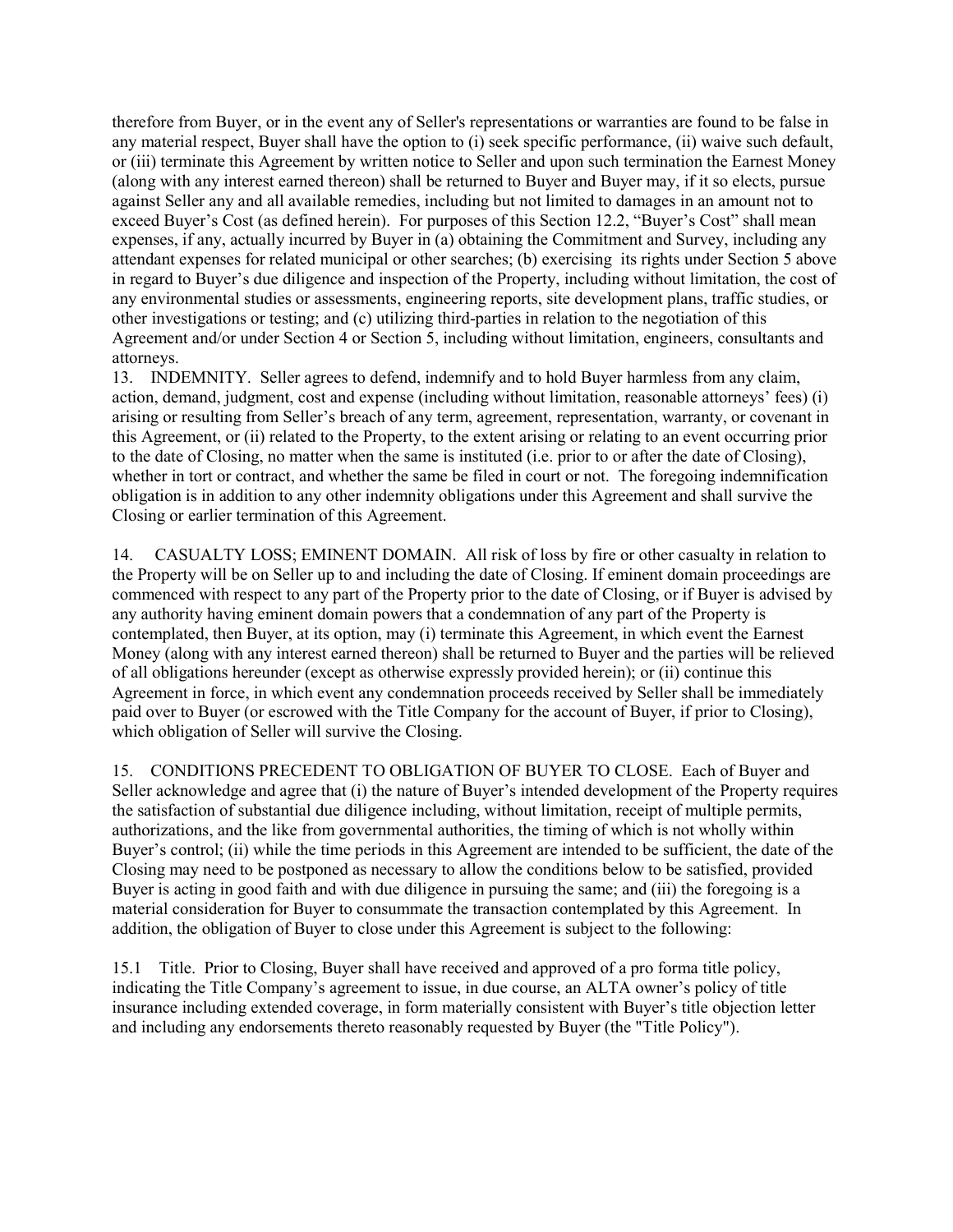15.2 Performance of Obligations. Seller shall have (i) executed and delivered to Buyer or the Title Company all of the documents required to be delivered by Seller at Closing, (ii) taken all other action required of Seller at the Closing, and (iii) performed or observed all of the obligations and covenants of and required by Seller pursuant to this Agreement prior to or as of the Closing.

15.3 Permits and Approvals. Buyer shall have received all permits, consents, and approvals from all governmental authorities having jurisdiction which may be necessary or desirable for Buyer's intended development of the Property.

15.4 Removal of Items. Seller shall have removed all personal items (except for those that constitute part of the Property), if any, from the real property constituting a part of the Property. In addition, (i) Buyer shall have no duty, liability or obligation to Seller or any third party with regard to any personal items not so removed by Seller; (ii) Buyer shall be entitled to dispose of any such property in any manner permitted by applicable law; and (iii) Seller shall defend, indemnify and hold Buyer harmless from and against any claim, liability, damage or expense related thereto, which indemnity will survive the Closing. The foregoing rights and obligations of this Section shall survive the Closing.

If any condition precedent is not timely satisfied, Buyer shall have the right, at its option, to (i) terminate this Agreement by written notice to Seller, in which event, the Earnest Money (along with any interest earned thereon) shall be immediately returned to Buyer and both parties shall be relieved of all obligations hereunder (except as otherwise expressly provided herein), or (ii) extend the Closing as necessary to allow such condition(s) to be satisfied, provided Buyer is acting in good faith and with due diligence in pursuing the same.

16. NOTICE. All notices or other communication hereunder must be in writing (except where expressly permitted otherwise) and given by personal delivery or sent by (i) registered or certified mail return receipt requested, postage prepaid; (ii) nationally recognized overnight courier service; or (iii) electronic transmission (e-mail or facsimile), addressed as follows (unless written notice of change thereof is provided):

- To Seller: Illinois Eastern Community College District #529 Attn: Marilyn Holt, CEO 233 E. Chestnut St. Olney, IL 62450
- To Buyer: TrustBank Attn: Dan Eichelberger, President 600 E. Main St. Olney, IL 62450
- with a copy to: Ray W. Vaughn, attorney 108 E. Main St. Olney, IL 62450 618 392-0000 vaughnlaw308@gmail.com

Notice shall be deemed received on the earlier of (a) actual receipt, (b) 3 business days after deposit in the U.S. Mail, (c) the first business day after deposit with an overnight courier, or (d) if by electronic transmittal, the day of transmission, provided that the transmission is completed no later than 5:00 p.m. CT on a business day and an original of the notice is simultaneously sent via overnight courier or U.S.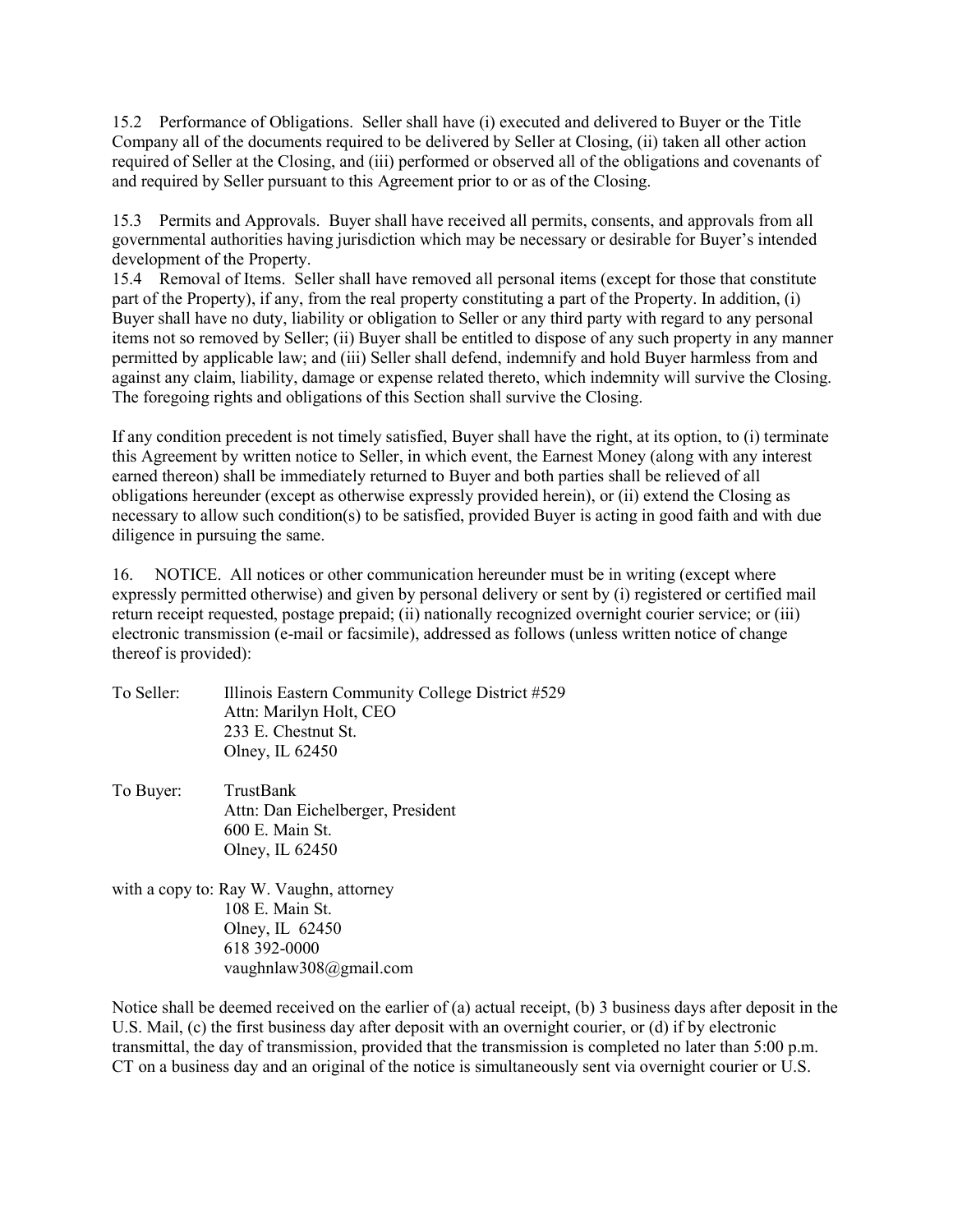Mail. Any notice or communication not received because of a change of address or facsimile number, without notice to the other party thereof, or refusal to accept delivery, will be deemed received, notwithstanding the same, as set forth above.

17. CONFIDENTIALITY; NON-DISCLOSURE. Buyer and Seller hereby agree that all aspects of the transaction contemplated by this Agreement shall be kept strictly confidential and acknowledge that disclosure of the fact that the parties have entered into this Agreement or of any of the terms hereof could cause irreparable harm to Buyer. Except as may be required by law or as may be necessary to evaluate the Property in connection with the purchase contemplated by this Agreement, Buyer and Seller shall not divulge any information to other persons or entities, including, without limitation, appraisers, real estate brokers, competitors of the parties, or any other prospective purchasers; provided, however, that the foregoing shall not preclude Buyer from disclosing information to its employees, agents and professional advisors, or Seller from disclosing information to individuals upon prior written consent of Buyer, so long as such individuals acknowledge the confidential nature of the information disclosed to them and agree to be bound by the terms and conditions of this Section. Furthermore, Buyer and Seller, hereby agree that neither will release, or cause or permit to be released, any press notices, publicity (oral or written), or advertising promotion relating to, or otherwise announce or disclose or cause or permit to be announced or disclosed, in any manner whatsoever, the terms, conditions or substance of this Agreement or the transactions contemplated hereby, without first obtaining the written consent of the other party hereto.

18. OWNER'S AUTHORIZATION. Seller acknowledges that in connection with Buyer's inspection and feasibility studies with regard to Buyer's intended development of the Property, Buyer may be required to submit certain applications, permit requests, or other documents with governmental authorities or agencies having jurisdiction over the Property. Accordingly, Seller shall cooperate with Buyer, at Buyer's sole expense, in connection with any such applications, permit requests, or the like, within five (5) days following a request from Buyer therefor.

19. MISCELLANEOUS. Time is of the essence in this Agreement. This Agreement embodies the entire understanding with respect to the subject matter hereof, may not be modified except by a written instrument signed by the parties and shall be binding upon and inure to the parties, their respective successors and assigns. The parties acknowledge that, in connection with negotiating and executing this Agreement, each has had its own counsel and advisors (or had the opportunity to have its own counsel and advisors) and that each has reviewed and participated in the drafting of this Agreement. The fact that this Agreement was prepared by Buyer's counsel as a matter of convenience shall have no import or significance to the construction of this Agreement. Any rule of construction that requires any ambiguities to be interpreted against the drafter shall not be employed in the interpretation of (i) this Agreement, (ii) any exhibits to this Agreement, or (iii) any document drafted or delivered in connection with the transactions contemplated by this Agreement. If any provisions of this Agreement is held to be void or unenforceable, such provision will be deemed modified so as to conform as nearly as possible to the void or unenforceable provision while still remaining valid and enforceable, and the remaining terms of this Agreement shall not be affected. This Agreement may be executed by facsimile, electronic or original signature of the parties and in any number of counterparts, each of which (assuming no modification or alteration) will constitute an original and all of which, when taken together, will constitute one and the same instrument. It is the intent of the parties that, to the extent lawful, the laws of the State of Illinois will govern the validity and interpretation of this Agreement. Except as otherwise provided in this Agreement, the rights of Seller can be assigned, in whole or in part, only upon the prior written consent of Buyer. Buyer may assign this Agreement, in whole or in part, provided that the assignee assumes all obligations of Buyer under this Agreement. If either party commences legal action against the other to enforce its rights hereunder, the prevailing party in such action shall be entitled to recover from the other,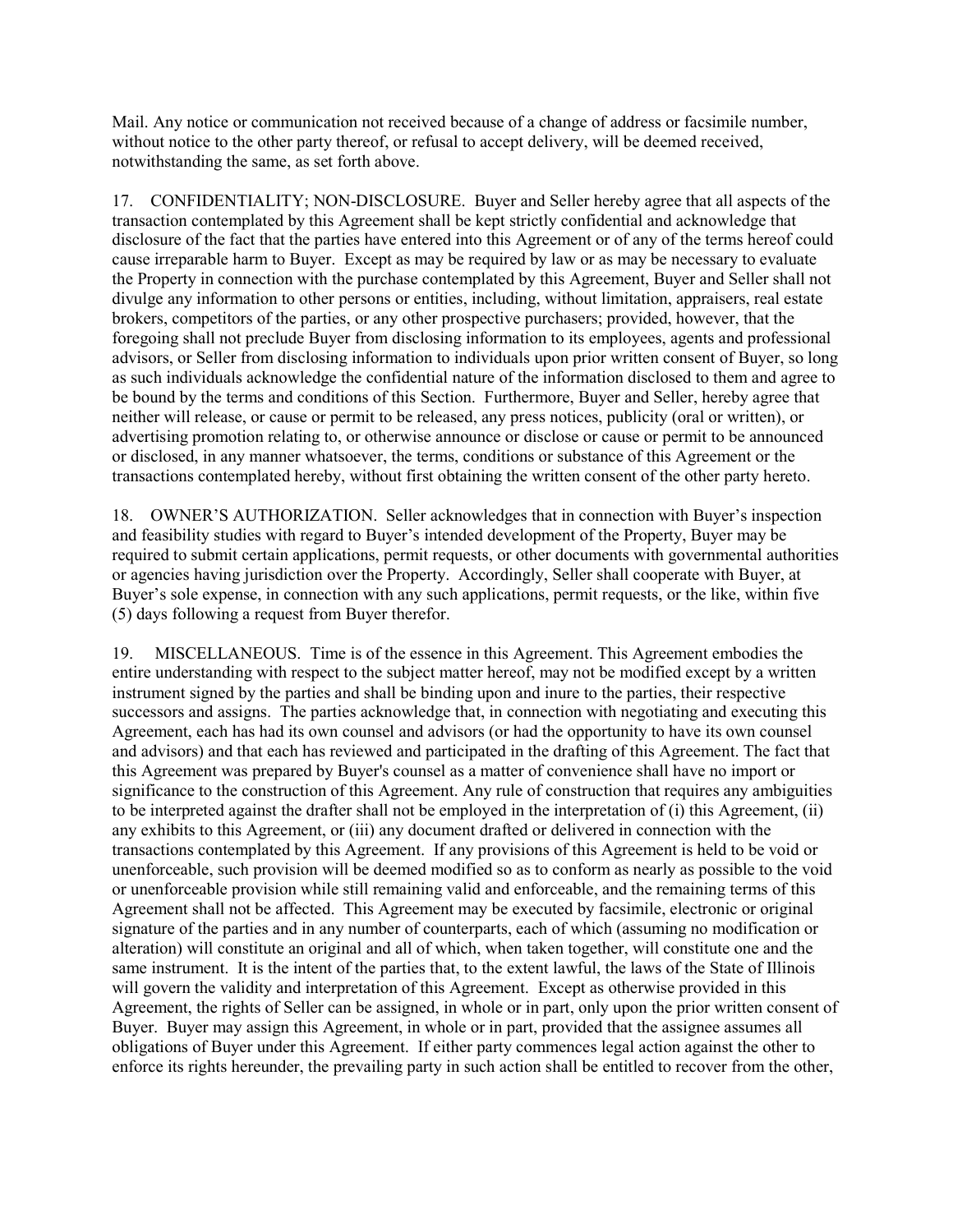in addition to any other relief granted, its reasonable attorney's fees, costs and expenses incidental thereto. If the terms of this Agreement provide for performance of any act or the expiration of any time period on a Saturday, Sunday or federal holiday, the due date or expiration date shall take place on the next date that is not a Saturday, Sunday or federal holiday.

EXECUTED BY THE PARTIES, to be effective as of the Effective Date.

SELLER: Illinois Eastern Community College District #529

By: \_\_\_\_\_\_\_\_\_\_\_\_\_\_\_\_\_\_\_\_\_\_\_\_\_\_\_\_ Date: \_\_\_\_\_\_\_\_\_\_\_\_\_\_\_\_\_\_

Marilyn Holt, CEO

BUYER: TrustBank, a corporation

Dan Eichelberger, President

By: \_\_\_\_\_\_\_\_\_\_\_\_\_\_\_\_\_\_\_\_\_\_\_\_\_\_ Date: \_\_\_\_\_\_\_\_\_\_\_\_\_\_\_\_\_\_

Document prepared by: Ray W. Vaughn Attorney at Law 108 E. Main St. Olney, IL 62450 618 392-0000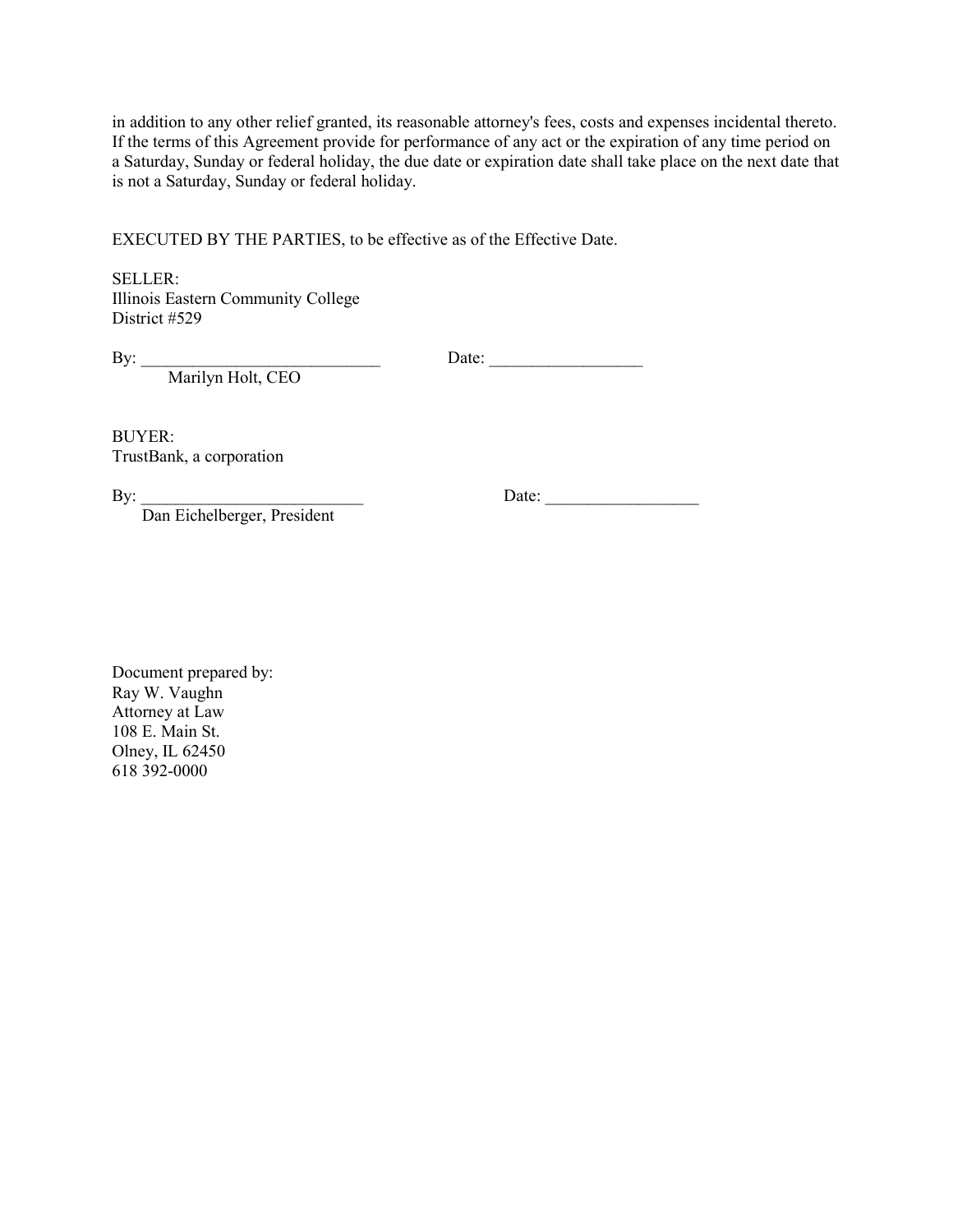#### OFFER TO PURCHASE REAL ESTATE

- To: Illinois Eastern Community College District #529 c/o Marilyn Holt, CEO 233 E. Chestnut St., Olney, IL 62450
- From: TrustBank Dan Eichelberger, President 600 E. Main St. Olney, IL 62450

 The undersigned offers to purchase from Illinois Eastern Community College District #529, the following real estate:

 A parcel of land containing .18 acres, more or less, generally described as all that land which is bordered on the West and South sides by Lot Three (3) in Parkside Plaza Subdivision to the City of Olney, and having a common North boundary line with said Lot Three (3), extending Easterly along the North line beginning at the Northeast Corner of Lot Three (3), to the IL Route 130 right of way, being a parcel of land that is approximately 105 feet East/West, and approximately 77 feet North/South, generally located Northeast of Lot Three (3) of Parkside Plaza Subdivision, as shown on the attached map. PIN: 06- 33-401-140 (part)

(Complete legal description will be that as determined by a Survey)

Summary of Proposed Terms:

| 1. |              | Purchase Price: Thirty Six Thousand Three Hundred Eight Two Dollars (\$36,382.00), based on a<br>price of \$4.50 per sq. ft., which amount shall be adjusted based on the<br>actual square footage as established by the Survey. \$5,000.00 deposited<br>as Earnest Money |
|----|--------------|---------------------------------------------------------------------------------------------------------------------------------------------------------------------------------------------------------------------------------------------------------------------------|
| 2. | Time:        | Buyer allowed 45 days to conduct due diligence and inspections. Buyer<br>may extend the inspection period by an additional 45 days.                                                                                                                                       |
| 3. | Survey:      | Property survey to be prepared by Registered Illinois Land Surveyor, at Buyer's<br>expense.                                                                                                                                                                               |
| 4. | Title:       | Seller to provide title insurance commitment.                                                                                                                                                                                                                             |
| 5. |              | Contingencies: A. Buyer's Board of Directors approving this transaction.<br>B. Buyer successfully acquiring the adjoining property generally<br>described as Part of Lot 3 in Parkside Plaza Subdivision.                                                                 |
| 6. | Other Terms: | See attached Real Estate Purchase Agreement.                                                                                                                                                                                                                              |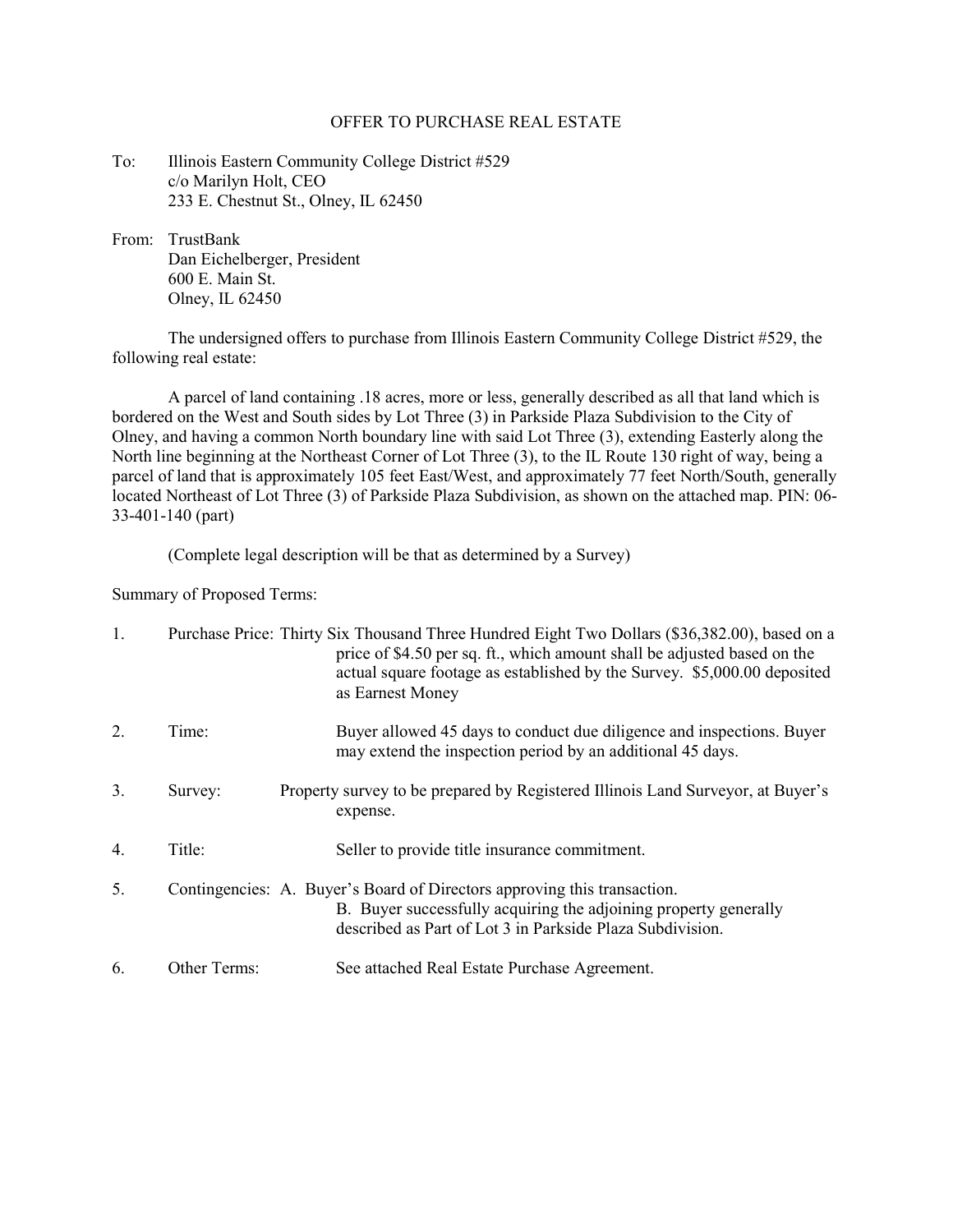7. Closing: Buyer desires to close on or before January 20, 2020, and to coordinate the closing with its purchase of adjoining land from Eric and Karen Seals.

 $\frac{1}{2}$ 

Date TrustBank

 By: \_\_\_\_\_\_\_\_\_\_\_\_\_\_\_\_\_\_\_\_\_\_ Dan Eichelberger, President

Board Action: Trustee Brenda Culver made a motion to approve the authorization for transfer of property as recommended. Student Trustee Corey Hall seconded the motion and on a recorded roll call vote ordered by the Chair the following trustees voted yea: John Brooks, Gary Carter, Brenda Culver, Andrew Fischer, Al Henager, James Lane, Jan Ridgely. Student advisory vote: Yea. Trustees voting nay: None. Trustees absent: None. The motion having received 7 yea votes and 0 nay votes, the Chair declared the motion carried.

#8-J. Memorandum of Understanding with WADI Head Start: The Wabash Area Development Corporation operates the Head Start/Early Head Start Program and has requested an MOU with the District and the WVC operated Small World Child Care Center dealing with Pre-Kindergarten children. The intent of the partnership is to provide early intervention and smooth the transition into school. The CEO recommended approval of the MOU with WADI as listed in full in the agenda.

**Board Action:** Trustee Al Henager made a motion to approve the MOU with Wabash Area Development Incorporated as presented. Trustee Jan Ridgely seconded the motion and on a recorded roll call vote ordered by the Chair the following trustees voted yea: John Brooks, Gary Carter, Brenda Culver, Andrew Fischer, Al Henager, James Lane, Jan Ridgely. Student advisory vote: Yea. Trustees voting nay: None. Trustees absent: None. The motion having received 7 yea votes and 0 nay votes, the Chair declared the motion carried.

#8-K. Athletic Training Contract with Wabash General Hospital – WVC: An athletic training contract between Wabash General Hospital and Wabash Valley College was presented for approval. The updated agreement will provide a fulltime athletic trainer for WVC events at no cost. The CEO recommended approval of the agreement as listed in full in the agenda.

Board Action: Trustee Al Henager made a motion to approve the Athletic Training Agreement with Wabash General Hospital as presented. Trustee Gary Carter seconded the motion and on a recorded roll call vote ordered by the Chair the following trustees voted yea: John Brooks, Gary Carter, Brenda Culver, Andrew Fischer, Al Henager, James Lane, Jan Ridgely. Student advisory vote: Yea. Trustees voting nay: None. Trustees absent: None. The motion having received 7 yea votes and 0 nay votes, the Chair declared the motion carried.

**#8-L. Affiliation Agreement with Market Street Medical:** The CEO recommended approval of the affiliation agreement with Market Street Medical for the Medical Office Careers Programs at Olney Central College as listed in full in the agenda.

**Board Action:** Trustee Brenda Culver made a motion to approve an affiliation agreement with Market Street Medical as presented. Trustee James Lane seconded the motion and on a recorded roll call vote ordered by the Chair the following trustees voted yea: John Brooks, Gary Carter, Brenda Culver, Andrew Fischer, Al Henager, James Lane, Jan Ridgely. Student advisory vote: Yea. Trustees voting nay: None. Trustees absent: None. The motion having received 7 yea votes and 0 nay votes, the Chair declared the motion carried.

AGENDA #9 - "Bid Committee Report" - CFO Ryan Hawkins reviewed the following Bid Committee report and recommended it be approved as presented. TO: Board of Trustees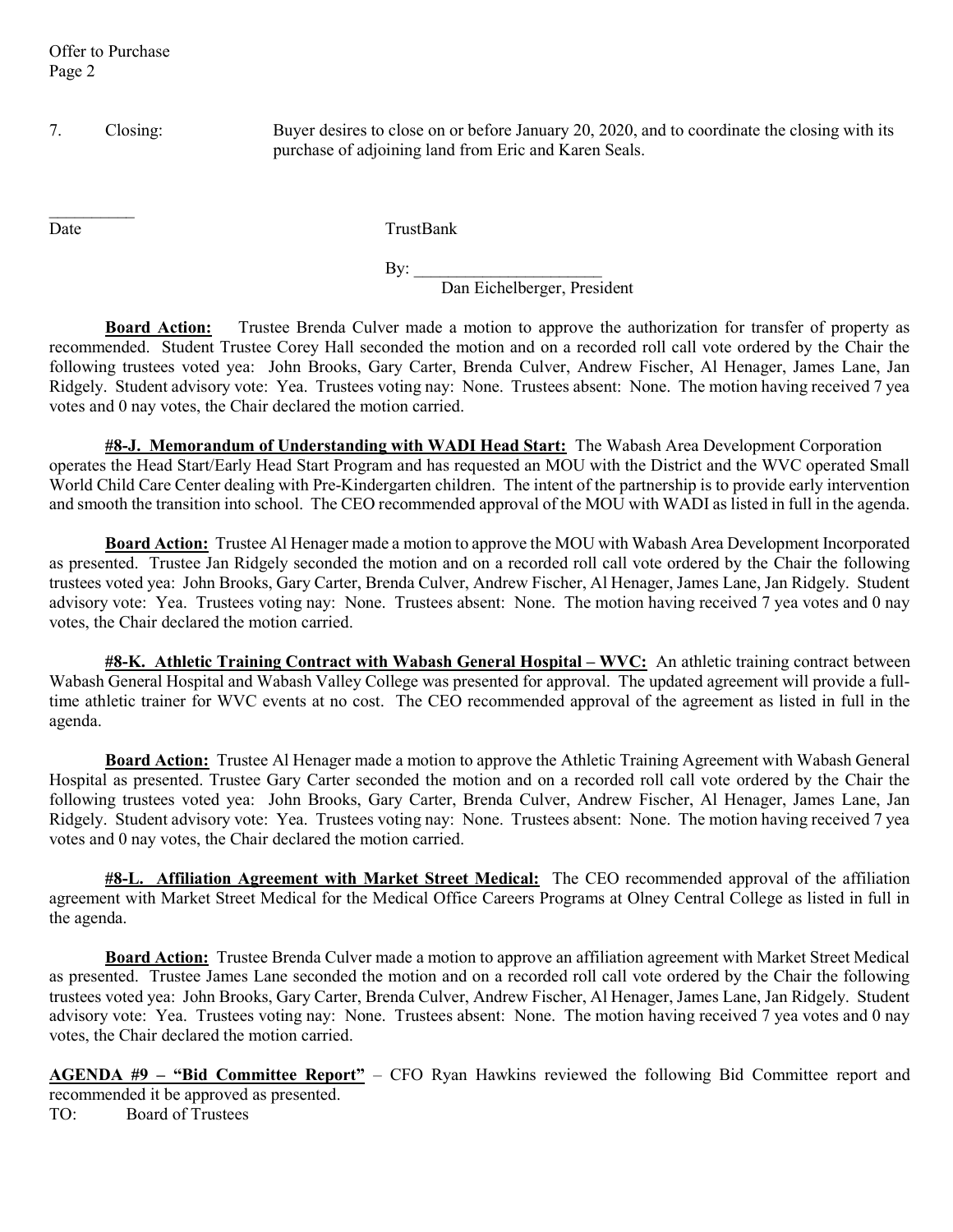# FROM: Bid Committee

DATE: October 15, 2019

RE: Gymnasium Video Board

The following bid recommendation is based upon the lowest responsible bid, considering conformity with specifications, terms of delivery, quality and serviceability.

The Bid Committee recommends acceptance of the bid received from ScoreVision for a total of \$129,837.

| Company            | <b>Total Bid</b>         |
|--------------------|--------------------------|
| Daktronics         |                          |
| Brookings, SD      | \$147,478                |
| <b>ScoreVision</b> | $$129,837$ per bid       |
| Omaha, NE          | \$134,020 alternate size |
| Watchfire          |                          |
| Danville, IL       | \$98,818                 |

Respectfully submitted,

 Marilyn Holt Renee Smith

Department: Wabash Valley College.

Source of Funds: Wabash Valley College Auxiliary.

Rationale for Purchase: The proposal received meets all specifications required.

The "Advertisement for Bids" was placed in the Olney Daily Mail for one (1) day. In addition, individual invitations to bid were sent directly to potential vendors.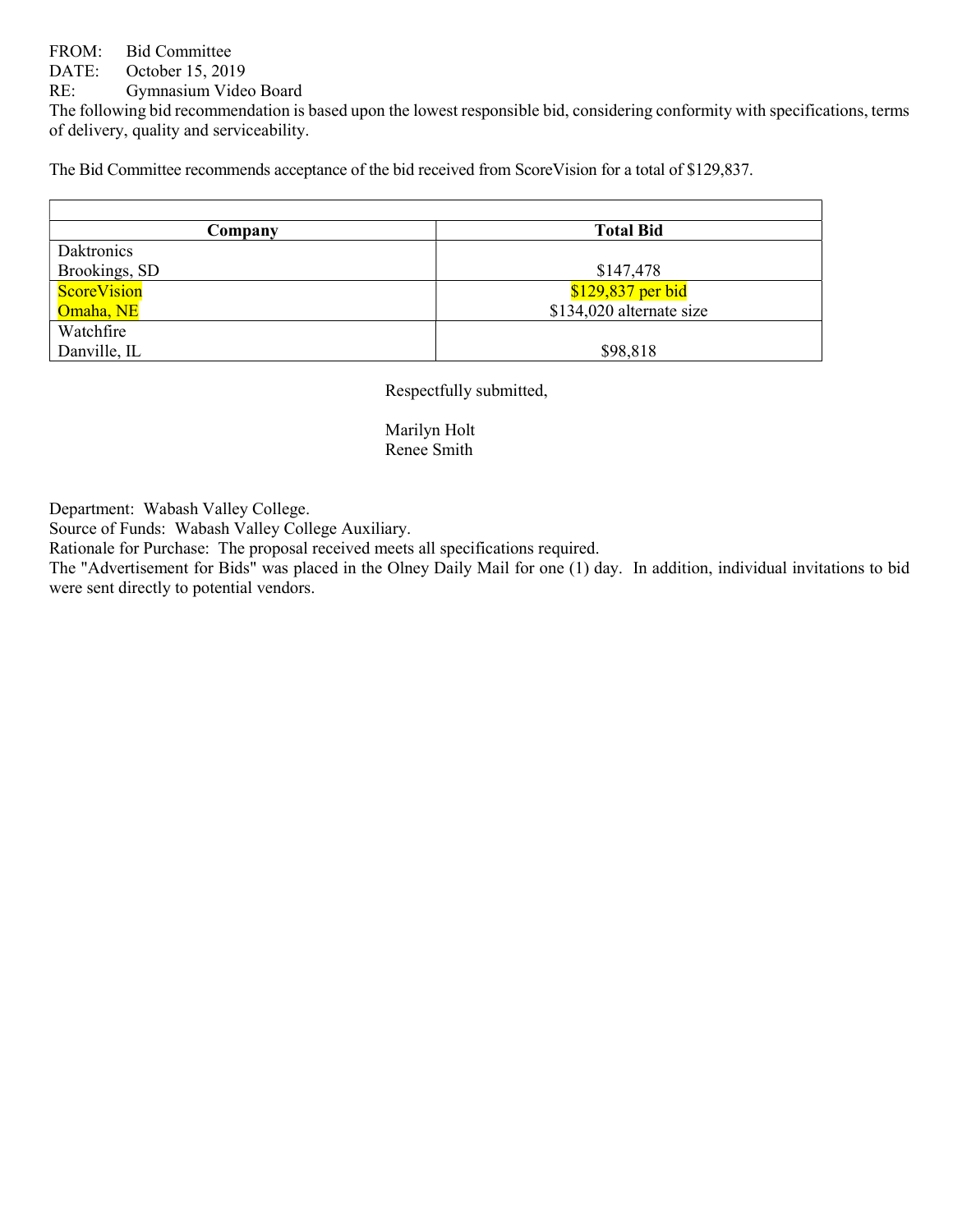# Specifications for WVC Gymnasium Video Board

Minimum specifications include:

### 1 All-Digital LED Video Scoreboard (minimum 14' wide x 7' tall)

- 6mm pixel pitch or better
- LED Type: RGB 3-in-1 SMD
- Pixel Density: 24,776 pixels/sqm or better
- Refresh Rate: 3840Hz or better
- Brightness: 1,200 nits or better
- Front-serviceable LED cabinets
- Horizontal viewing angle of 140 degrees and nominal viewing angle of 140 degrees

# 1 All-Digital LED Video Scoreboard (minimum 10' wide x 5' tall)

- 6mm pixel pitch or better
- LED Type: RGB 3-in-1 SMD
- Pixel Density: 24,776 pixels/sqm or better
- Refresh Rate: 3840Hz or better
- Brightness: 1,200 nits or better
- Front-serviceable LED cabinets
- Horizontal viewing angle of 140 degrees and nominal viewing angle of 140 degrees

Provide one (1) set of backboard lights for two (2) basketball goals.

Provide one (1) set of wired shot clocks with game time for two (2) basketball goals.

Provide two (2) Apple iPad Pro – 10.5" 64GB with case for scoring and production. iPad controls system for scoring, video playback, and live feed switching. Communicates on independent wired and wireless network.

# Additional items to be provided

Software and support including Remote Monitoring (IP Controlled) for LED and hardware components, hardware maintenance, and direct access to Customer Support.

Web-based software platform for off-site management of information on boards.

Ad management system software that automatically triggers ads during games, timeouts, halftime.

Game-Time production software for managing game layouts, ad sequencing, video playback, team/player content, and promotional content.

Production software to accommodate live and pre-recorded video content at 16:9 aspect ratio, game scoring/timing info, player/team stats, sponsor logos, ads, fan engagement graphics, and other related information.

Mobile Application to allow fans to track game-time data, schedules, rosters, and other team information.

Minimum of 5 sport-specific animations for each of our 3 indoor sports (Volleyball, Women's Basketball, and Men's Basketball).

Ability to air play to video displays through Apple TV's.

Wired and Wireless Control Capability.

Ability to take in minimum of 3 HD/SDI Signals for live feeds.

Four (4) additional video inputs into LED video display control system.

Onsite product and maintenance training of not less than 10 hours.

Unlimited remote training sessions post installation.

Full server redundancy and battery back-up with dedicated, secure network.

Redundant signals from LED controller to LED Video Board

Provide graphic design, event management, video production, sales, and marketing resource materials (instructional guides, lesson plan ideas, and other support materials) for corresponding classes in each subject.

Provide learning labs (class project ideas) for game production, that are to become tangible class projects for Graphic Design, Event Management, Video Production, Sales, and Marketing courses.

Complete installation of system by vendor.

5 Year LED Warranty.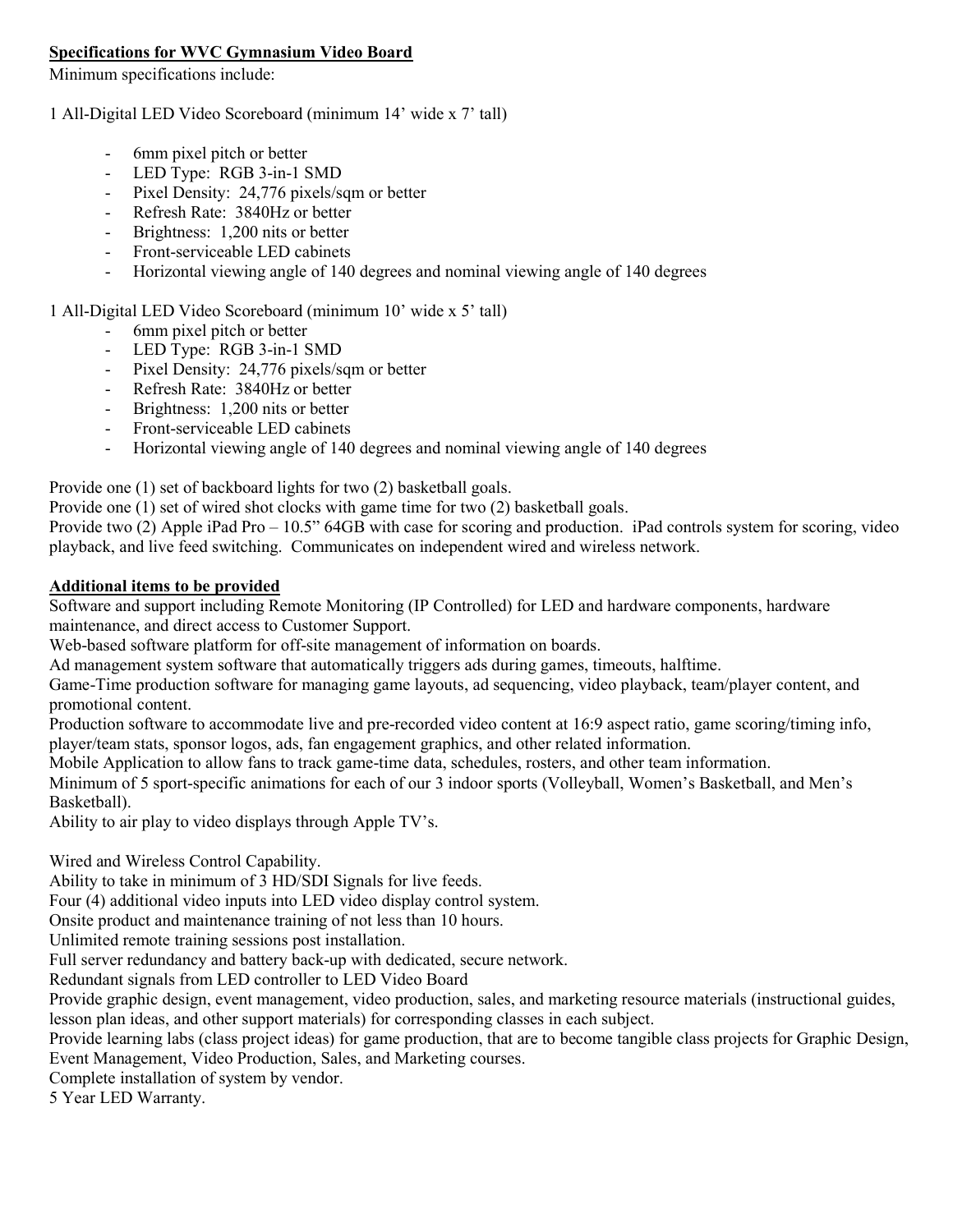## ALL FREIGHT, SHIPPING, DELIVERY, AND HANDLING CHARGES ARE TO BE INCLUDED IN BID TOTAL. DELIVERED TO WABASH VALLEY COLLEGE, 2200 COLLEGE DRIVE, MT. CARMEL, ILLINOIS 62863. THE QUOTATION, AS SUBMITTED ON THIS FORM, WILL REMAIN FIRM FOR SIX WEEKS FROM THE DATE QUOTATION IS RECEIVED BY ILLINOIS EASTERN COMMUNITY COLLEGES.

| TOTAL BID \$                                                                                                   |
|----------------------------------------------------------------------------------------------------------------|
|                                                                                                                |
| SIGNATURE                                                                                                      |
| PRINT NAME                                                                                                     |
| ADDRESS AND AREA AND AND ANNUAL AND ANNUAL AND ANNUAL AND ANNUAL AND ANNUAL AND ANNUAL AND ANNUAL AND ANNUAL A |
|                                                                                                                |
| FAX<br><u> 1980 - Andrea Stadt Britain, fransk politik (d. 1980)</u>                                           |
|                                                                                                                |

Certified Vendor in accordance with the Business Enterprise Program for Minorities, Females, and Persons with Disabilities Act:  $\Box$  Yes  $\Box$  No If yes, you must attach a copy of the current letter of certification.

**Board Action:** Trustee Al Henager made a motion to approve the Bid Committee Report as presented. Trustee Gary Carter seconded the motion and on a recorded roll call vote ordered by the Chair the following trustees voted yea: John Brooks, Gary Carter, Brenda Culver, Andrew Fischer, Al Henager, James Lane, Jan Ridgely. Student advisory vote: Yea. Trustees voting nay: None. Trustees absent: None. The motion having received 7 yea votes and 0 nay votes, the Chair declared the motion carried.

AGENDA #10 – "District Finance" – The following District financial matters were presented.

#10-A. Financial Reports: The monthly financial reports were presented, including the treasurer's report, showing the balance in all funds as of September 30, 2019.

#10-B. Approval of Financial Obligations: District financial obligations (Listing of Board Bills) for October 2019, totaling \$790,953.56, were presented for approval.

**Board Approval for Payment of Financial Obligations:** Trustee Jan Ridgely made a motion to approve payment of district financial obligations for October 2019, in the amounts listed. Trustee Gary Carter seconded the motion and on a recorded roll call vote ordered by the Chair the following trustees voted yea: John Brooks, Gary Carter, Brenda Culver, Andrew Fischer, Al Henager, James Lane, Jan Ridgely. Student advisory vote: Yea. Trustees voting nay: None. Trustees absent: None. The motion having received 7 yea votes and 0 nay votes, the Chair declared the motion carried.

# AGENDA #11 – "Chief Executive Officer's Report" – None.

AGENDA #12 – "Executive Session" – The Board of Trustees went into Executive Session under Section  $2(c)(1)$  of the Open Meetings Act to consider the appointment, employment, compensation, discipline, performance, or dismissal of specific employees of the district, and, under Section 2(c) (11) Litigation. Trustee Brenda Culver made a motion to go into closed session at 9:19 p.m.. The motion was seconded by Student Trustee Corey Hall and on a recorded roll call vote ordered by the Chair the following trustees voted yea: John Brooks, Gary Carter, Brenda Culver, Andrew Fischer, Al Henager, James Lane, Jan Ridgely. Student advisory vote: Yea. Trustees voting nay: None. Trustees absent: None. The motion having received 7 yea votes and 0 nay votes, the Chair declared the motion carried.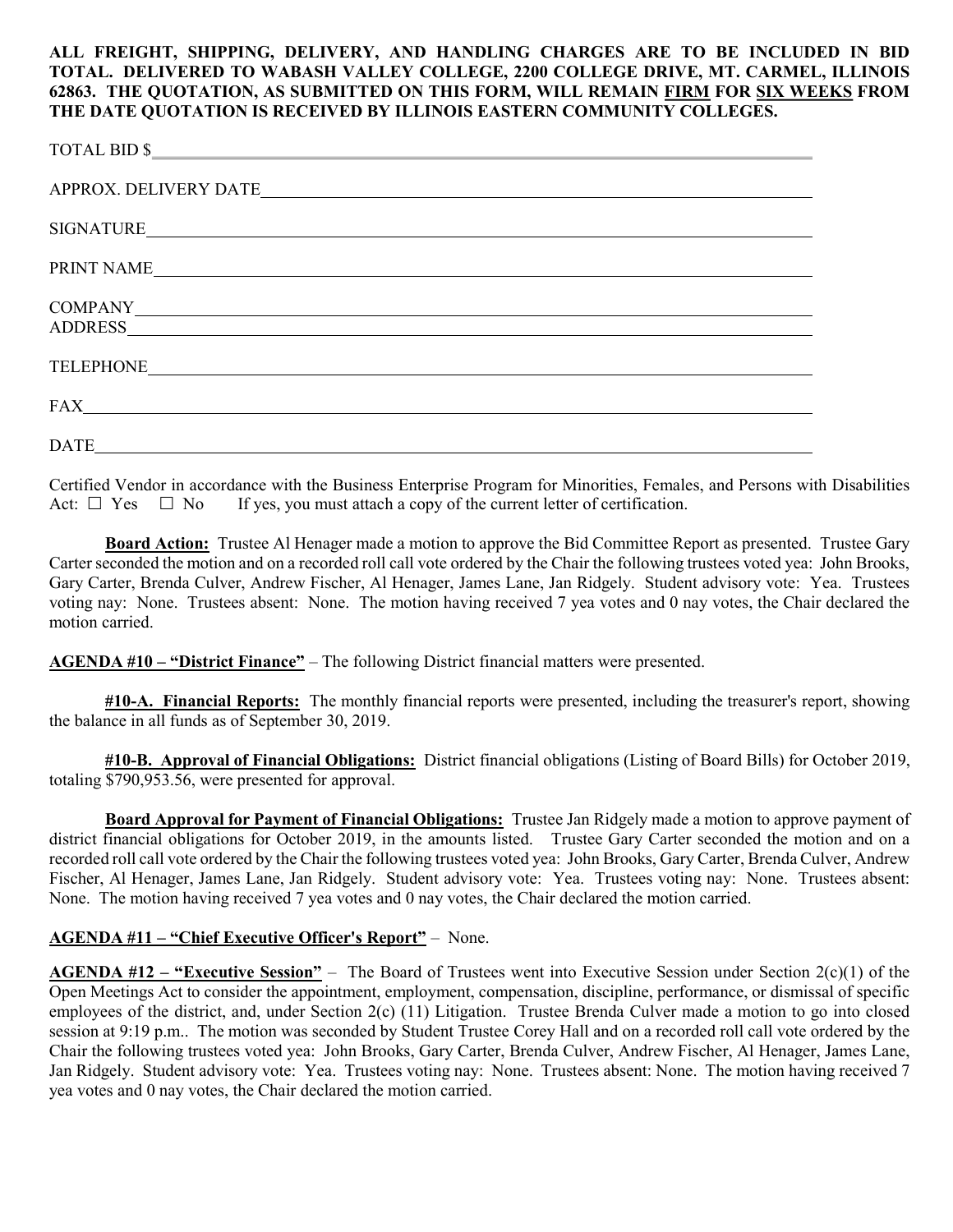The closed session adjourned and reconvened in open public session after a motion was made by Trustee Brenda Culver and the motion was seconded by Trustee Gary Carter. A voice vote was taken and the Chair declared the "Ayes" have it, the closed meeting was adjourned and there being a quorum present, the Board of Trustees reconvened the regular open meeting for the transaction of business at 10:08 p.m.

(Note: Separate minutes have been prepared for the foregoing closed meeting.)

AGENDA #13 – "Approval of Executive Session Minutes" – The Board of Trustees did not hold an executive session at the regular meeting, September 17, 2019.

AGENDA #14 – "Approval of Personnel Report" – Tara Buerster presented the following amended Personnel Report and the CEO recommended approval.

# 400.1. Employment of Personnel

# A. Professional/Non-Faculty, Exempt

- 1. Amy Dulaney, Director of Transition Center and Perkins, DO, effective October 16, 2019.
- 2. Morgan Henton, Drone Technology Specialist, Title III, OCC, effective October 28, 2019, pending successful completion of background check and continued grant funding.
- 3. Tabatha Niduaza, Director, Learning Skills Center, WVC, effective November 1, 2019, pending successful completion of background check.
- 4. Evan Semple, Coordinator, Industrial Training, LTC, effective October 16, 2019.

# B. Classified

1. Heather Gerch, Office Assistant, FCC, effective October 16, 2019.

# 400.2. Change-in-Status

### A. Classified

 1. Lauren Salesberry, Administrative Assistant, HR, DO, to Administrative Assistant to the President, OCC, effective November 4, 2019.

### 400.3. Resignation Ratification

# A. Professional/Non-Faculty, Exempt

 1. Luke Harl, Program Director of Grants and Compliance, DO, effective October 8, 2019.

# 400.4. Retirement Ratification

# A. Classified

1. Dan Leggitt, Groundskeeper, LTC, effective January 1, 2020.

### Addendum to Personnel Report

# 400.5. Resignation Ratification

# A. Classified

 1. Meghan Lynch, TRIO/Upward Bound Counselor, DO, effective November 8, 2019

 #14-A. Board Action to Addend Personnel Report: Trustee Brenda Culver made a motion to addend the Personnel Report, add an addendum for item 400.5. Student Trustee Corey Hall seconded the motion. The Chair asked Trustees in favor of the motion to say "Aye" and those opposed to say "No". The voice vote was taken and the Chair declared that the "Ayes" have it and the motion carried.